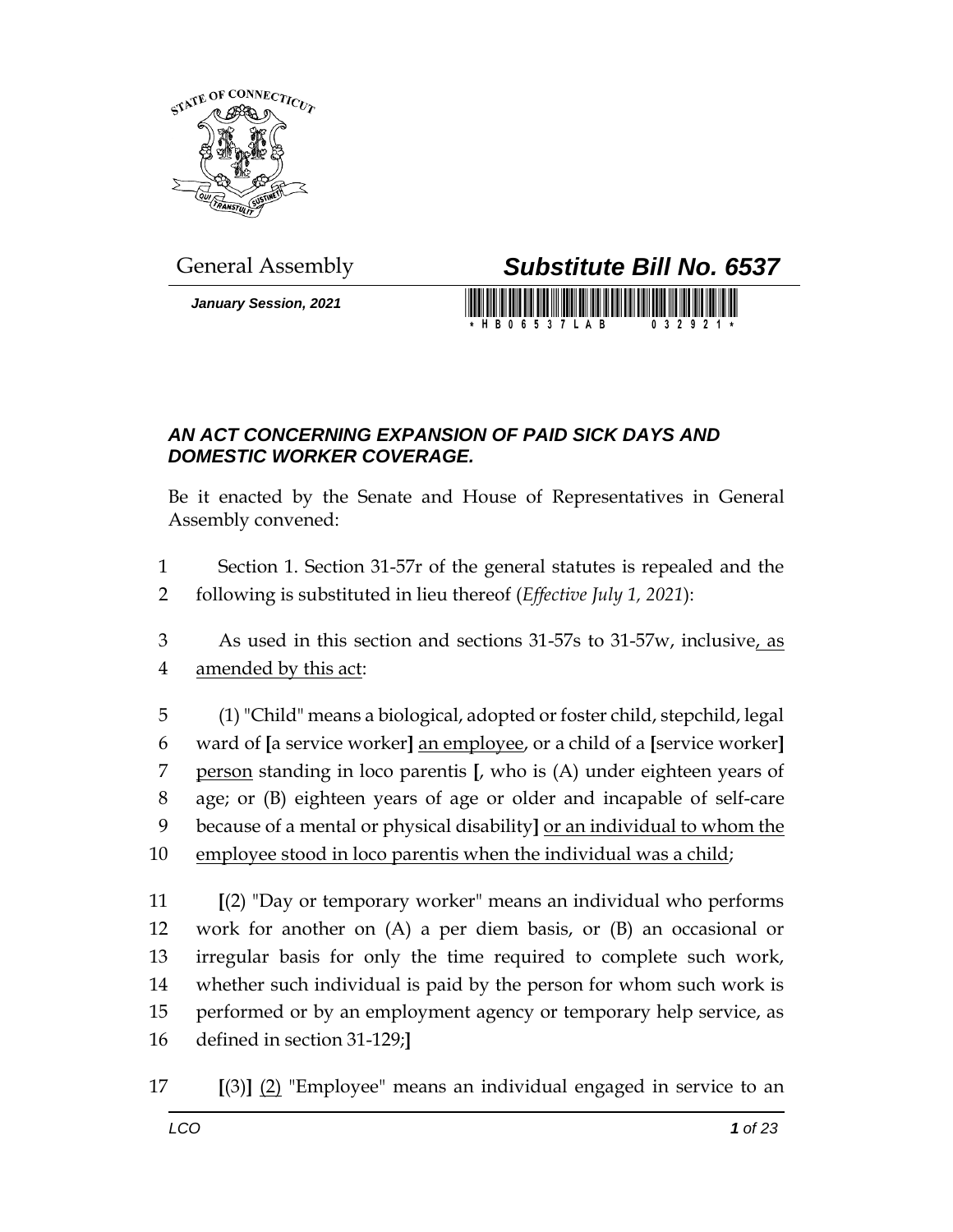employer in the business of the employer;

 **[**(4)**]** (3) "Employer" means any person, firm, business, educational institution, nonprofit agency, corporation, limited liability company or other entity, **[**that employs fifty or more individuals in the state, which shall be determined based on such person's, firm's, business', educational institution's, nonprofit agency's, corporation's, limited liability company's or other entity's payroll for the week containing October first, annually. "Employer" does not include: (A) Any business establishment classified in sector 31, 32 or 33 in the North American Industrial Classification System, or (B) any nationally chartered 28 organization exempt from taxation under Section  $501(c)(3)$  of the Internal Revenue Code of 1986, or any subsequent corresponding internal revenue code of the United States, as from time to time amended, that provides all of the following services: Recreation, child care and education**]** except that the Personal Care Attendant Workforce Council established under section 17b-706a shall act on behalf of the employers of all personal care attendants, as defined in section 17b-706;

- (4) "Family member" means a spouse, sibling, child, grandparent, grandchild or parent, or an individual related to the employee by blood 37 or affinity whose close association with the employee is the equivalent of those family relationships;
- (5) "Family violence" has the same meaning as provided in section 46b-38a;
- 41 (6) "Grandchild" means a grandchild related to a person by: (A)
- Blood, (B) marriage, (C) adoption by a child of the grandparent, or (D)
- foster care by a child of the grandparent;
- (7) "Grandparent" means a grandparent related to a person by: (A) Blood, (B) marriage, (C) adoption of a minor child by a child of the grandparent, or (D) foster care by a child of the grandparent;
- (8) "Parent" means a biological parent, foster parent, adoptive parent, stepparent, parent-in-law or legal guardian of an employee or an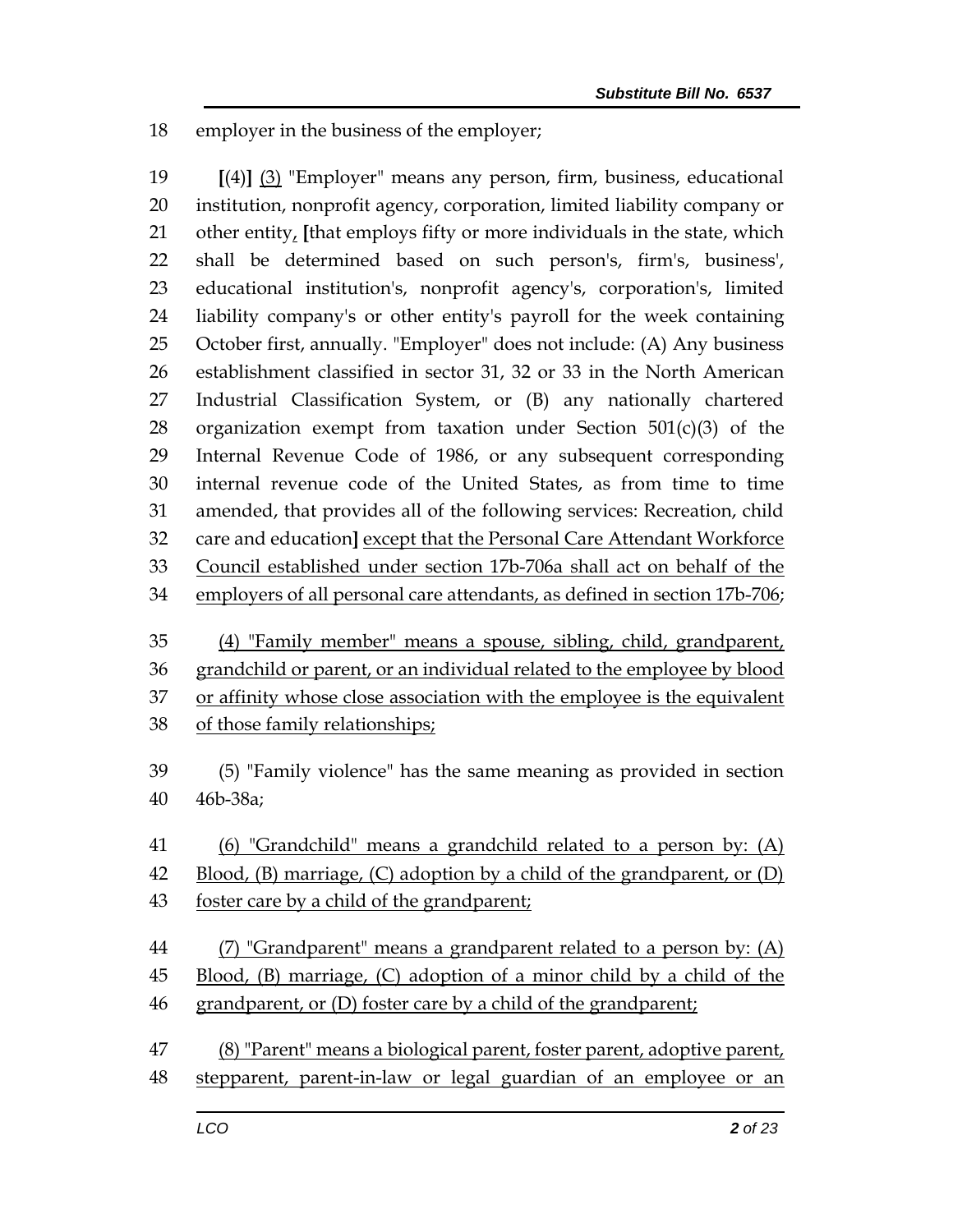employee's spouse, an individual standing in loco parentis to an

- employee, or an individual who stood in loco parentis to the employee
- when the employee was a child;
- (9) "Paid sick leave" means paid time that is provided by an employer
- 53 to an employee for the purposes described in section 31-57t, as amended
- by this act;

 **[**(6)**]** (10) "Retaliatory personnel action" means any termination, suspension, constructive discharge, demotion, unfavorable reassignment, refusal to promote, disciplinary action or other adverse employment action taken by an employer against an employee or a service worker;

 **[**(7) "Service worker" means an employee primarily engaged in an occupation with one of the following broad or detailed occupation code numbers and titles, as defined by the federal Bureau of Labor Statistics Standard Occupational Classification system or any successor system: (A) 11-9050 Food Service Managers; (B) 11-9110 Medical and Health Services Managers; (C) 21-1020 Social Workers; (D) 21-1093 Social and Human Service Assistants; (E) 21-1094 Community Health Workers; (F) 21-1099 Community and Social Service Specialists, All Other; (G) 25- 4020 Librarians; (H) 29-1050 Pharmacists; (I) 29-1070 Physician Assistants; (J) 29-1120 Therapists; (K) 29-1140 Registered Nurses; (L) 29- 1150 Nurse Anesthetists; (M) 29-1160 Nurse Midwives; (N) 29-1170 Nurse Practitioners; (O) 29-2020 Dental Hygienists; (P) 29-2040 Emergency Medical Technicians and Paramedics; (Q) 29-2050 Health Practitioner Support Technologists and Technicians; (R) 29-2060 Licensed Practical and Licensed Vocational Nurses; (S) 31-1011 Home Health Aides; (T) 31-1012 Nursing Aides, Orderlies and Attendants; (U) 31-1013 Psychiatric Aides; (V) 31-9091 Dental Assistants; (W) 31-9092 Medical Assistants; (X) 33-9032 Security Guards; (Y) 33-9091 Crossing Guards; (Z) 35-1010 Supervisors of Food Preparation and Serving Workers; (AA) 35-2010 Cooks; (BB) 35-2020 Food Preparation Workers; (CC) 35-3010 Bartenders; (DD) 35-3020 Fast Food and Counter Workers; (EE) 35-3030 Waiters and Waitresses; (FF) 35-3040 Food Servers,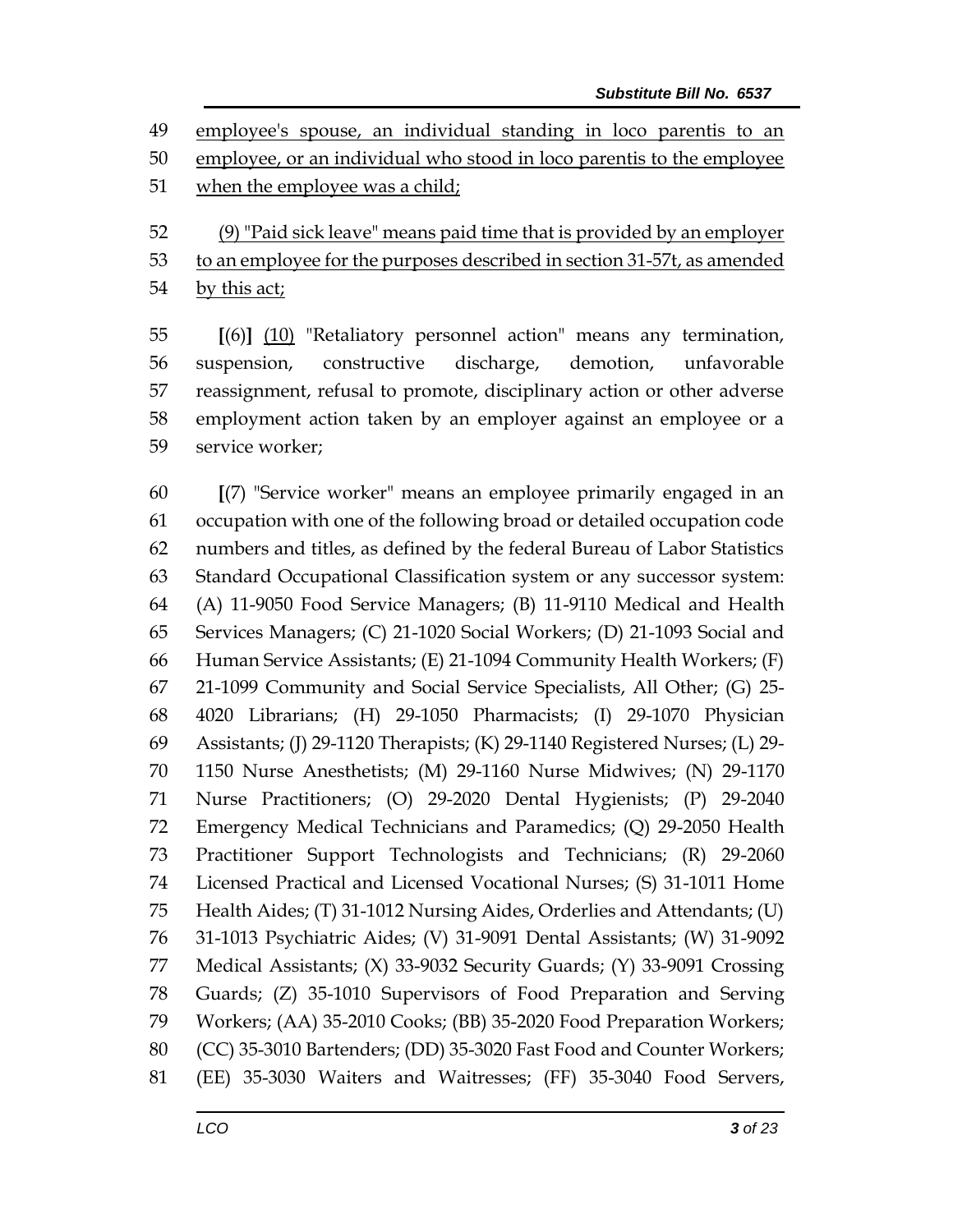Nonrestaurant; (GG) 35-9010 Dining Room and Cafeteria Attendants and Bartender Helpers; (HH) 35-9020 Dishwashers; (II) 35-9030 Hosts 84 and Hostesses, Restaurant, Lounge and Coffee Shop; (JJ) 35-9090 Miscellaneous Food Preparation and Serving Related Workers; (KK) 37- 2011 Janitors and Cleaners, Except Maids and Housekeeping Cleaners; (LL) 37-2019 Building Cleaning Workers, All Other; (MM) 39-3030 Ushers, Lobby Attendants and Ticket Takers; (NN) 39-5010 Barbers, Hairdressers, Hairstylists and Cosmetologists; (OO) 39-6010 Baggage Porters, Bellhops and Concierges; (PP) 39-9010 Child Care Workers; (QQ) 39-9021 Personal Care Aides; (RR) 41-1010 First-Line Supervisors of Sales Workers; (SS) 41-2011 Cashiers; (TT) 41-2021 Counter and Rental Clerks; (UU) 41-2030 Retail Salespersons; (VV) 43-3070 Tellers; (WW) 43-4080 Hotel, Motel and Resort Desk Clerks; (XX) 43-4170 Receptionists and Information Clerks; (YY) 43-5020 Couriers and Messengers; (ZZ) 43-6010 Secretaries and Administrative Assistants; (AAA) 43-9010 Computer Operators; (BBB) 43-9020 Data Entry and Information Processing Workers; (CCC) 43-9030 Desktop Publishers; (DDD) 43-9040 Insurance Claims and Policy Processing Clerks; (EEE) 43-9050 Mail Clerks and Mail Machine Operators, Except Postal Service; (FFF) 43-9060 Office Clerks, General; (GGG) 43-9070 Office Machine Operators, Except Computer; (HHH) 43-9080 Proofreaders and Copy Markers; (III) 43-9110 Statistical Assistants; (JJJ) 43-9190 Miscellaneous Office and Administrative Support Workers; (KKK) 51-3010 Bakers; (LLL) 51-3020 Butchers and Other Meat, Poultry and Fish Processing Workers; (MMM) 51-3090 Miscellaneous Food Processing Workers; (NNN) 53-3010 Ambulance Drivers and Attendants, Except Emergency Medical Technicians; (OOO) 53-3020 Bus Drivers; (PPP) 53-3040 Taxi Drivers and Chauffeurs; or (QQQ) 29-2034 Radiologic Technologists, and is (i) paid on an hourly basis, or (ii) not exempt from the minimum wage and overtime compensation requirements of the Fair Labor Standards Act of 1938 and the regulations promulgated thereunder, as amended from time to time. "Service worker" does not include day or temporary workers;**]**

**[**(8)**]** (11) "Sexual assault" means any act that constitutes a violation of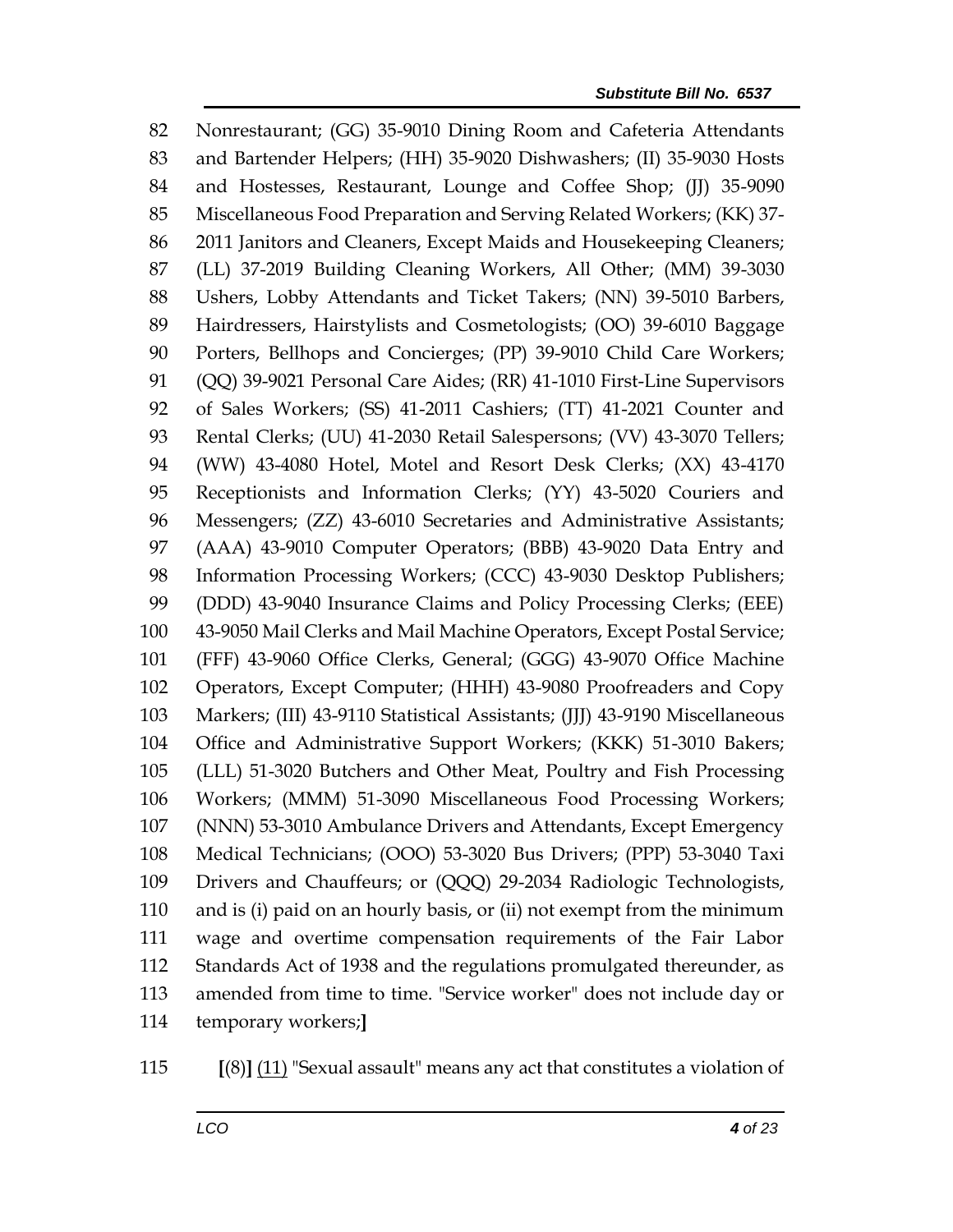| 116 | section 53a-70b of the general statutes, revision of 1958, revised to              |  |  |
|-----|------------------------------------------------------------------------------------|--|--|
| 117 | January 1, 2019, or section 53a-70, 53a-70a, 53a-71, 53a-72a, 53a-72b or           |  |  |
| 118 | 53a-73a;                                                                           |  |  |
|     |                                                                                    |  |  |
| 119 | (12) "Sibling" means a brother or sister related to a person by: (A)               |  |  |
| 120 | Blood, $(B)$ marriage, $(C)$ adoption by a parent of the person, or $(D)$ foster   |  |  |
| 121 | care placement;                                                                    |  |  |
| 122 | $[9]$ $(13)$ "Spouse" means a husband or wife, as the case may be; and             |  |  |
| 123 | $[(10)]$ $(14)$ "Year" means any three-hundred-sixty-five-day period               |  |  |
| 124 | used by an employer to calculate employee benefits.                                |  |  |
|     |                                                                                    |  |  |
| 125 | Sec. 2. Section 31-57s of the general statutes is repealed and the                 |  |  |
| 126 | following is substituted in lieu thereof (Effective July 1, 2021):                 |  |  |
| 127 | (a) Each employer shall provide paid sick leave annually to each of                |  |  |
| 128 | such employer's [service workers] employees in the state. Such paid sick           |  |  |
| 129 | leave shall accrue (1) beginning [January 1, 2012] <i>July 1, 2021</i> , or for [a |  |  |
| 130 | service worker] an employee hired after said date, beginning on the                |  |  |
| 131 | [service worker's] employee's date of employment, (2) at a rate of one             |  |  |
| 132 | hour of paid sick leave for each [forty] thirty hours worked by [a service         |  |  |
| 133 | worker] the employee, and $(3)$ in one-hour increments up to a maximum             |  |  |
| 134 | of forty hours per year. [Each service worker] Each employee shall be              |  |  |
| 135 | entitled to carry over up to forty unused accrued hours of paid sick leave         |  |  |
| 136 | from the current year to the following year, but no [service worker]               |  |  |
| 137 | employee shall be entitled to use more in any year than the maximum                |  |  |
| 138 | number of accrued hours, as described in subdivision (3) of this                   |  |  |
| 139 | subsection, in any year. An employer may provide all paid sick leave               |  |  |
| 140 | that an employee is expected to accrue in a year at the beginning of the           |  |  |
| 141 | year.                                                                              |  |  |
| 142 | (b) [A service worker] An employee shall be entitled to the use of                 |  |  |
| 143 | [accrued] paid sick leave [upon the completion of the service worker's             |  |  |
| 144 | six-hundred-eightieth hour of employment from January 1, 2012, if the              |  |  |
| 145 | service worker was hired prior to January 1, 2012, or if hired after               |  |  |
| 146 | January 1, 2012, upon the completion of the service worker's six-                  |  |  |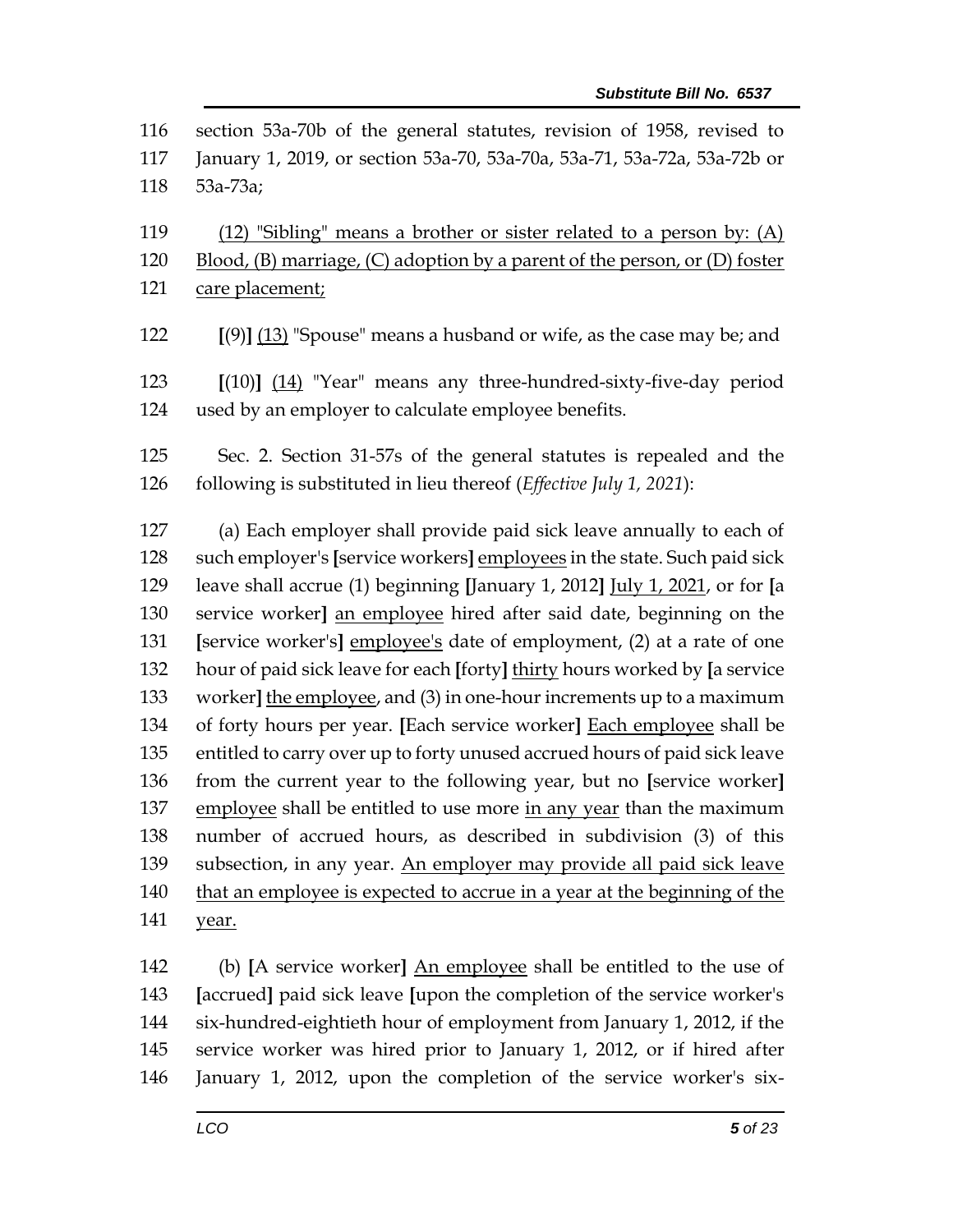hundred-eightieth hour of employment from the date of hire, unless the employer agrees to an earlier date. A service worker shall not be entitled to the use of accrued paid sick leave if such service worker did not work an average of ten or more hours per week for the employer in the most recent complete quarter**]** as it is accrued.

 (c) An employer shall be deemed to be in compliance with this section if the employer offers any other paid leave, or combination of other paid leave that (1) may be used for the purposes of, and under the same conditions as provided in, section 31-57t, as amended by this act, and (2) is accrued in total at a rate equal to or greater than the rate described in **[**subsections**]** subsection (a) **[**and (b)**]** of this section. For the purposes of this subsection, "other paid leave" may include, but not be limited to, paid vacation, personal days or paid time off.

 (d) Each employer shall pay each **[**service worker**]** employee for paid sick leave at a pay rate equal to the greater of either (1) the normal hourly wage for that **[**service worker**]** employee, or (2) the minimum fair wage rate under section 31-58 in effect for the pay period during which the employee used paid sick leave. For any **[**service worker**]** employee whose hourly wage varies depending on the work performed by the **[**service worker**]** employee, "normal hourly wage" means the average hourly wage of the **[**service worker**]** employee in the pay period prior to the one in which the **[**service worker**]** employee used paid sick leave.

 **[**(e) Notwithstanding the provisions of this section and sections 31- 57t to 31-57w, inclusive, and upon the mutual consent of the service worker and employer, a service worker who chooses to work additional hours or shifts during the same or following pay period, in lieu of hours or shifts missed, shall not use accrued paid sick leave.**]**

 (e) Employees who are exempt from overtime requirements under 29 USC 213 (a)(1), as amended from time to time, shall be assumed to work forty hours in each work week for purposes of paid sick leave accrual unless their normal work week is less than forty hours, in which case 178 paid sick leave shall accrue based upon that normal work week.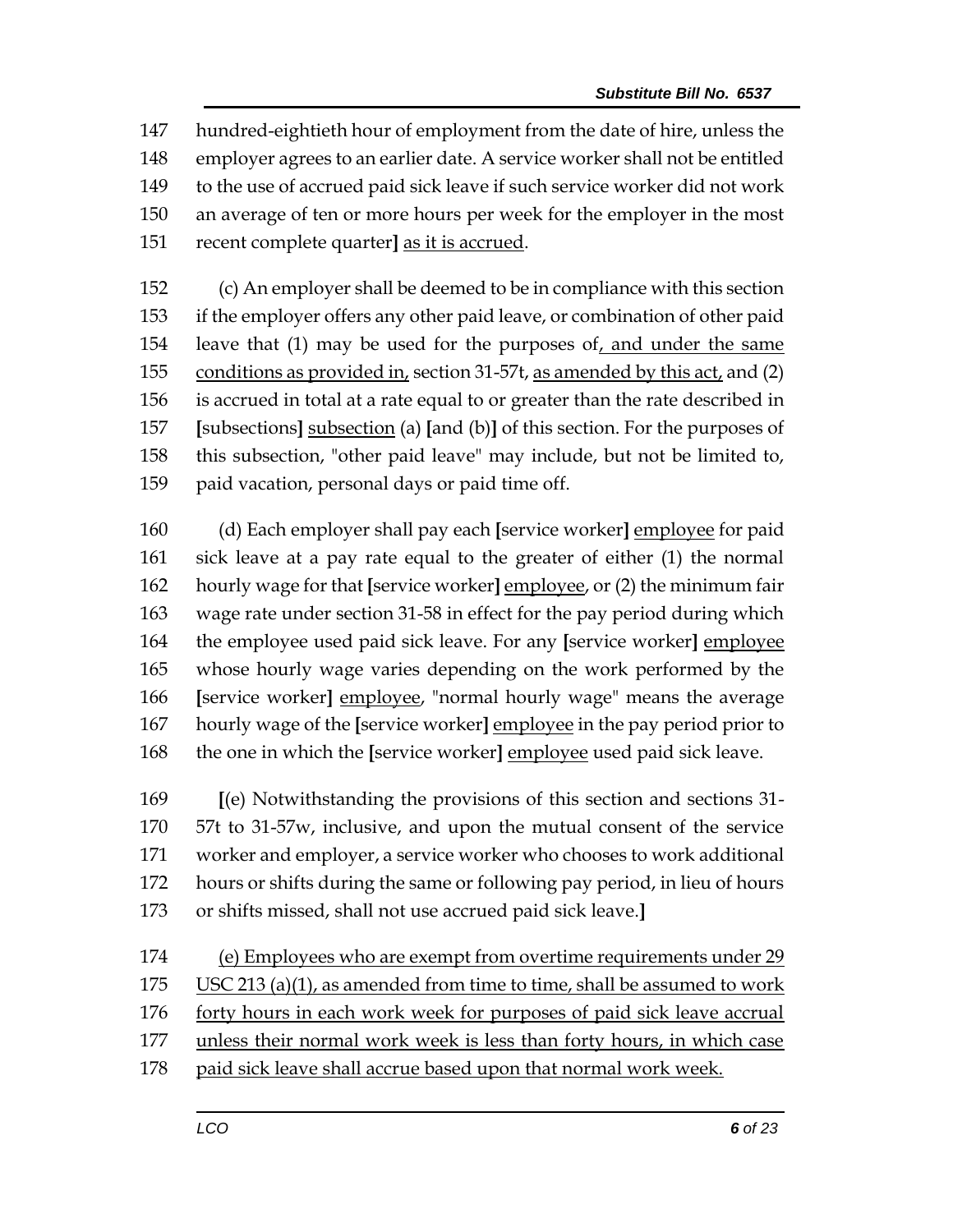(f) If an employee is transferred to a separate division, entity or location but remains employed by the same employer, the employee shall retain and be entitled to use all paid sick leave the employee accrued or received at the prior division, entity or location. If a different employer succeeds or takes the place of an existing employer, each employee of the original employer who remains employed by the successor employer shall retain and be entitled to use all paid sick leave the employee accrued or received while employed by the original employer.

 (g) An employer may not require, as a condition of an employee's 189 taking paid sick leave, that the employee search for or find a replacement worker to cover the hours during which the employee is using paid sick leave.

 **[**(f)**]** (h) No employer shall (1) terminate any employee, (2) dismiss any employee, or (3) transfer any employee from one worksite to another solely in order to not qualify as an employer, as defined in section 31-57r, as amended by this act.

 Sec. 3. Section 31-57t of the general statutes is repealed and the following is substituted in lieu thereof (*Effective July 1, 2021*):

 (a) An employer shall permit **[**a service worker**]** an employee to use 199 the paid sick leave accrued pursuant to section 31-57s, as amended by this act:

 (1) For (A) **[**a service worker's**]** an employee's illness, injury or health condition, (B) the medical diagnosis, care or treatment of **[**a service worker's**]** an employee's mental illness or physical illness, injury or health condition, or (C) preventative medical care for **[**a service worker**]** an employee;

 (2) For (A) a **[**service worker's child's or spouse's**]** family member's illness, injury or health condition, (B) the medical diagnosis, care or treatment of **[**a service worker's child's or spouse's**]** mental or physical 209 illness, injury or health condition, or (C) preventative medical care for a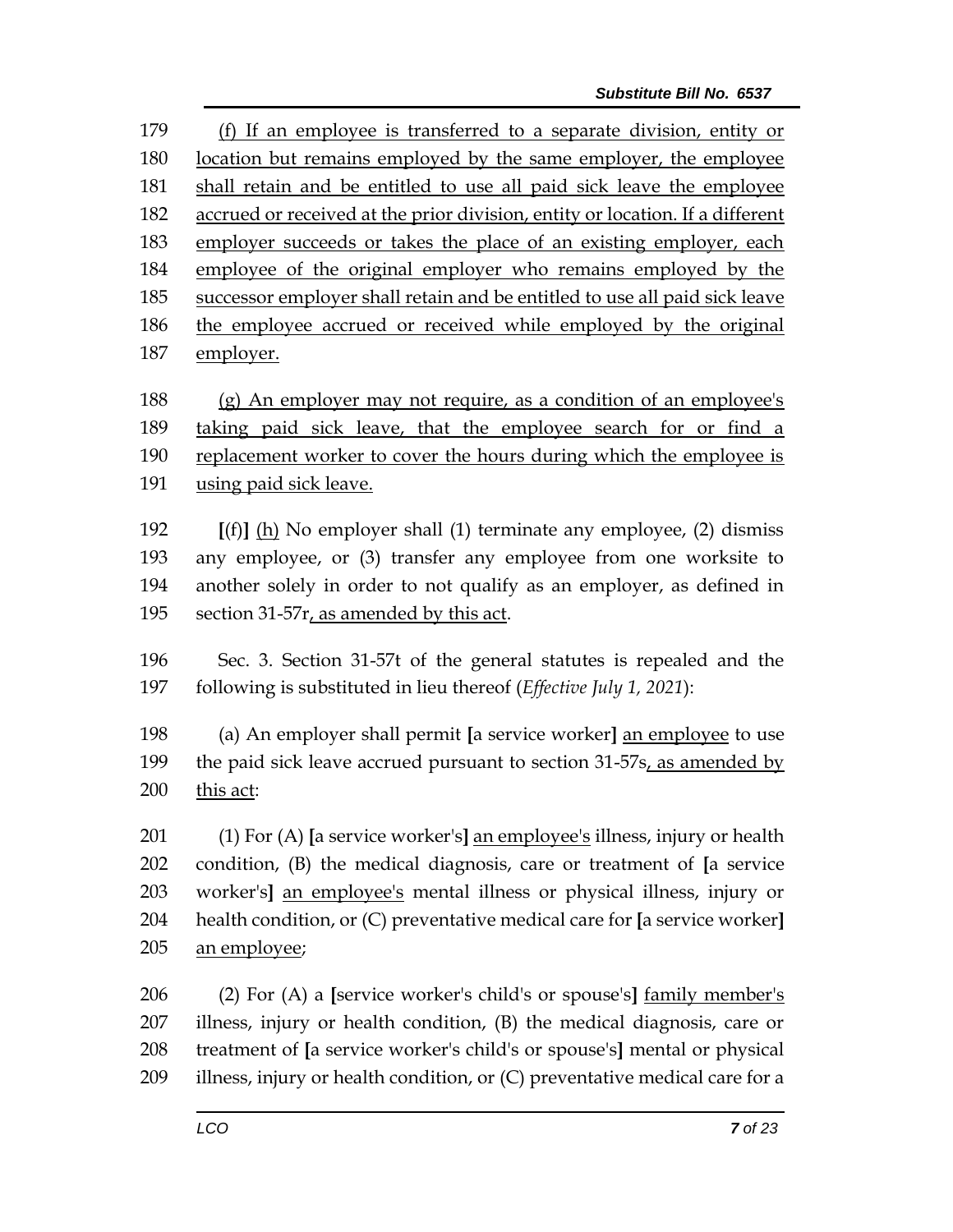**[**child or spouse of a service worker**]** family member; **[**and**]**

 (3) For closure of the employer's place of business by order of a public official due to a public health emergency or an employee's need to care for a family member whose school or place of care has been closed by 214 order of a public official due to a public health emergency, or to care for 215 oneself or a family member when it has been determined by a health 216 authority having jurisdiction, an employer of the employee or employee's family member or a health care provider that the employee's or family member's presence in the community may jeopardize the health of others because of his or her exposure to a communicable illness, whether or not the employee or family member has actually contracted the communicable illness; and

 **[**(3)**]** (4) Where **[**a service worker**]** an employee or an employee's 223 family member is a victim of family violence or sexual assault (A) for medical care or psychological or other counseling for physical or psychological injury or disability, (B) to obtain services from a victim services organization, (C) to relocate due to such family violence or sexual assault, or (D) to participate in any civil or criminal proceedings 228 related to or resulting from such family violence or sexual assault.

 (b) If **[**a service worker's**]** an employee's need to use paid sick leave is foreseeable, an employer may require advance notice, not to exceed seven days prior to the date such leave is to begin, of the intention to use such leave. If **[**a service worker's**]** an employee's need for such leave is not foreseeable, an employer may require **[**a service worker**]** an employee to give notice of such intention as soon as practicable. For paid sick leave of three or more consecutive days, an employer may require reasonable documentation that such leave is being taken for one of the purposes permitted under subsection (a) of this section. If such leave is permitted under subdivision (1) or (2) of subsection (a) of this section, documentation signed by a health care provider who is treating the **[**service worker**]** employee or the **[**service worker's child or spouse**]**  241 family member indicating the need for the number of days of such leave shall be considered reasonable documentation. If such leave is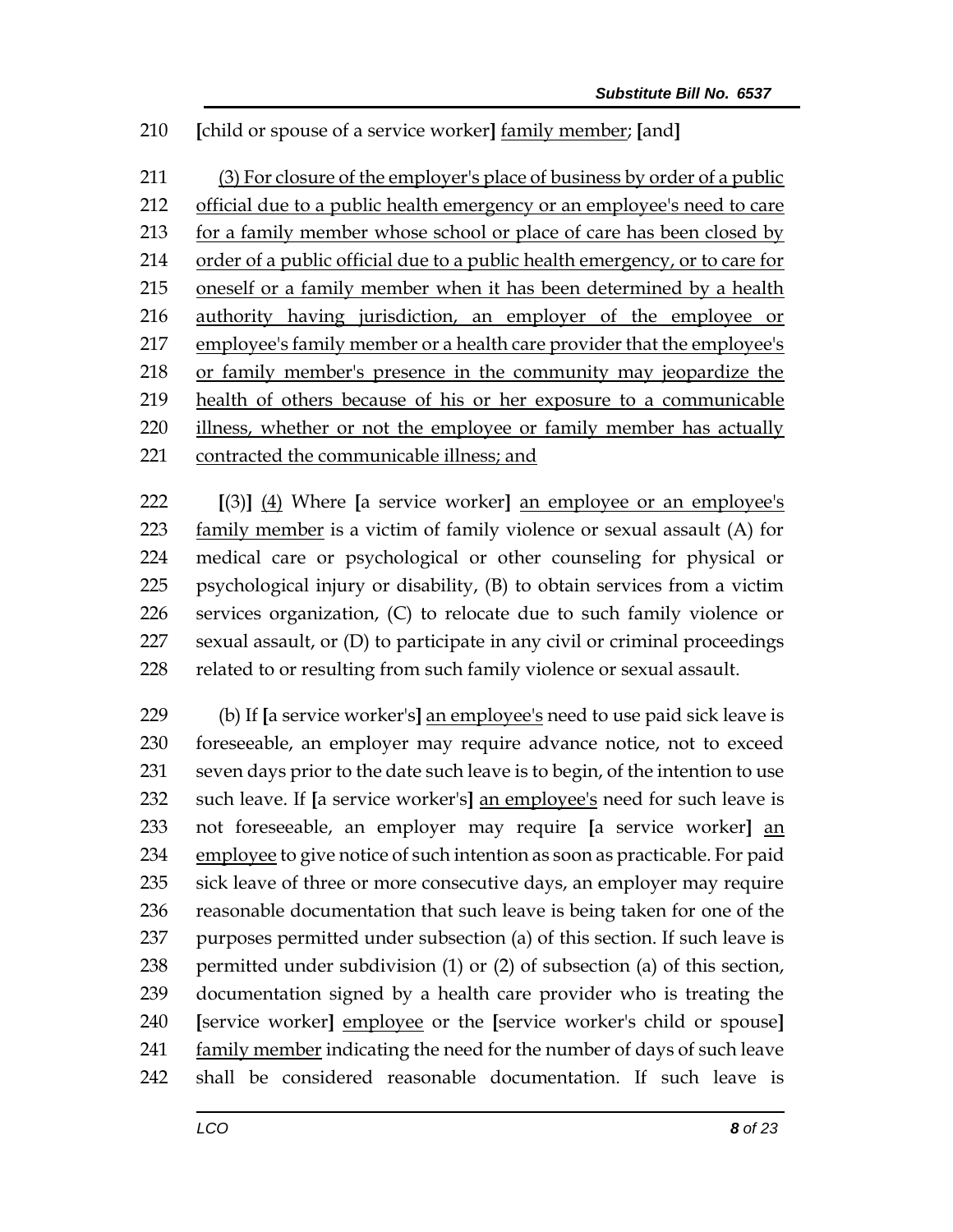permitted under subdivision **[**(3)**]** (4) of subsection (a) of this section, a court record or documentation signed by **[**a service worker**]** an employee or volunteer working for a victim services organization, an attorney, a police officer or other counselor involved with the **[**service 247 worker] employee shall be considered reasonable documentation. An employer may not require that the documentation explain the nature of the illness or the details of the family violence or sexual assault. If an employer chooses to require documentation for paid sick leave under this section and the employer does not offer health insurance to the employee, the employer is responsible for paying all out-of-pocket expenses the employee incurs in obtaining the documentation. If the employee has health insurance, the employer is responsible for paying any costs charged to the employee by the health care provider for providing the specific documentation required by the employer. The employer is responsible for paying any costs charged to the employee for documentation of family violence or sexual assault required by the employer.

 (c) Nothing in sections 31-57s to 31-57w, inclusive, as amended by 261 this act, shall be deemed to require any employer to provide paid sick leave for **[**a service worker's**]** an employee's leave for any purpose other than those described in this section.

 (d) Unless an employee policy or collective bargaining agreement provides for the payment of accrued fringe benefits upon termination, no **[**service worker**]** employee shall be entitled to payment of unused 267 paid accrued sick leave under this section upon termination of employment.

 (e) Nothing in sections 31-57s to 31-57w, inclusive, as amended by 270 this act, shall be construed to prohibit an employer from taking disciplinary action against **[**a service worker**]** an employee who uses paid sick leave provided under said sections **[**31-57s to 31-57w, inclusive,**]** for purposes other than those described in this section.

Sec. 4. Section 31-57u of the general statutes is repealed and the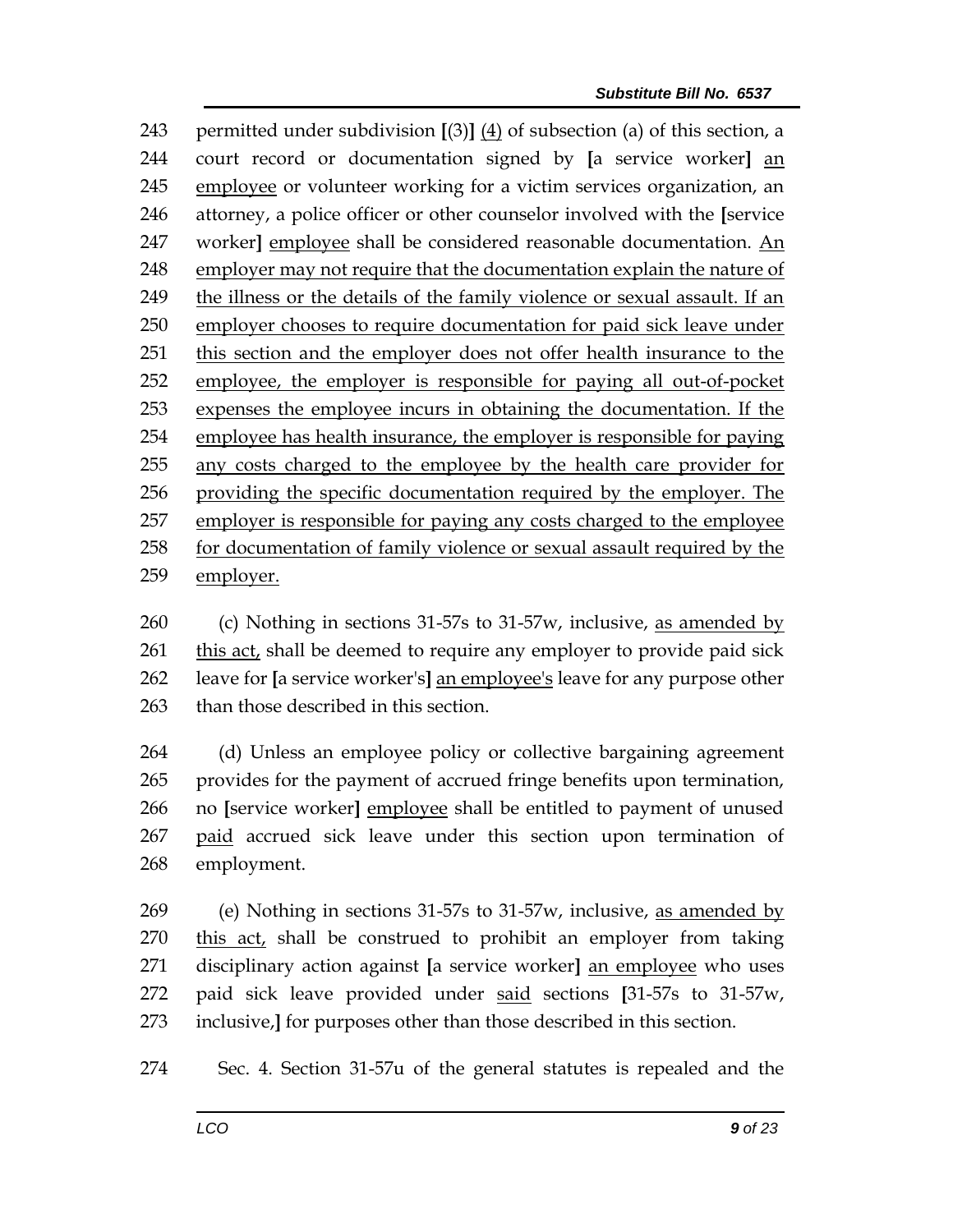## following is substituted in lieu thereof (*Effective July 1, 2021*):

276 (a) Nothing in sections  $31-57s$  to  $31-57w$ , inclusive, as amended by this act, shall be construed to (1) prevent employers from providing more paid sick leave than is required under said sections, **[**31-57s to 31- 57w, inclusive,**]** (2) diminish any rights provided to any employee **[**or service worker**]** under a collective bargaining agreement, or (3) preempt or override the terms of any collective bargaining agreement effective prior to January 1, 2012.

 (b) Nothing in sections 31-57s to 31-57w, inclusive, as amended by this act, shall be construed to prohibit an employer (1) from establishing a policy whereby **[**a service worker**]** an employee may donate unused accrued paid sick leave to another **[**service worker**]** employee, and (2) who provides more paid sick leave than is required under sections 31- 288 57s to 31-57w, inclusive, as amended by this act, for the purposes described in subdivision (1) of subsection (a) of section 31-57t, as amended by this act, from limiting the amount of such leave **[**a service worker**]** an employee may use for other purposes.

 (c) Any termination of **[**a service worker's**]** an employee's employment by an employer, whether voluntary or involuntary, shall be construed as a break in service. Should any **[**service worker**]** 295 employee subsequently be rehired by the employer following a break in service, the **[**service worker**]** employee shall (1) begin to accrue sick leave **[**in accordance with section 31-57s**]** immediately upon rehire, and (2) shall **[**not**]** be entitled to any unused hours of paid sick leave that had been accrued prior to the **[**service worker's**]** employee's break in service. **[**unless agreed to by the employer.**]**

 Sec. 5. Section 31-57v of the general statutes is repealed and the following is substituted in lieu thereof (*Effective July 1, 2021*):

 (a) No employer shall take retaliatory personnel action or discriminate against an employee because the employee (1) requests or uses paid sick leave either in accordance with sections 31-57s and 31-57t, as amended by this act, or in accordance with the employer's own paid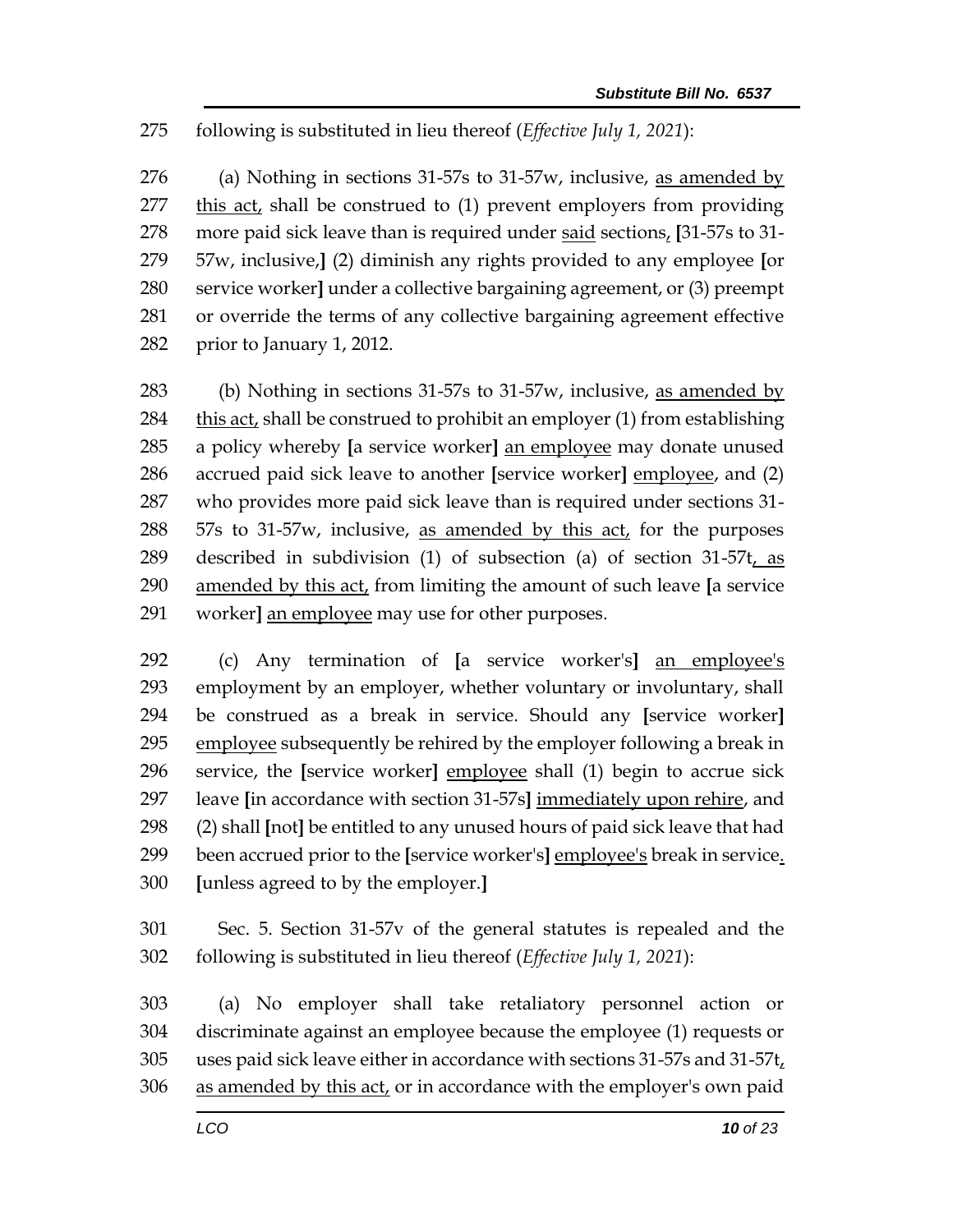sick leave policy, as the case may be, or (2) files a complaint with the Labor Commissioner alleging the employer's violation of sections 31-57s to 31-57w, inclusive, as amended by this act.

 (b) The Labor Commissioner shall advise any employee who (1) is covered by a collective bargaining agreement that provides for paid sick days, and (2) files a complaint pursuant to subsection (a) of this section of his or her right to pursue a grievance with his or her collective bargaining agent.

 (c) Any employee aggrieved by a violation of the provisions of sections 31-57s to 31-57w, inclusive, as amended by this act, may file a complaint with the Labor Commissioner. Upon receipt of any such complaint, said commissioner may hold a hearing. After the hearing, any employer who is found by the Labor Commissioner, by a preponderance of the evidence, to have violated the provisions of subsection (a) of this section shall be liable to the Labor Department for a civil penalty of five hundred dollars for each violation. Any employer who is found by the Labor Commissioner, by a preponderance of the evidence, to have violated the provisions of sections 31-57s to 31-57u, inclusive, as amended by this act, or section 31-57w, as amended by this act, shall be liable to the Labor Department for a civil penalty of up to one hundred dollars for each violation. The Labor Commissioner may award the employee all appropriate relief, including the payment for used paid sick leave, rehiring or reinstatement to the employee's previous job, payment of back wages and reestablishment of employee benefits to which the employee otherwise would have been eligible if the employee had not been subject to such retaliatory personnel action or discriminated against. Any party aggrieved by the decision of the commissioner may appeal the decision to the Superior Court in accordance with the provisions of chapter 54.

 (d) The Labor Commissioner, the Attorney General or any person aggrieved by a violation of any provision of sections 31-57s to 31-57w, inclusive, as amended by this act, or any entity a member of which is

aggrieved by a violation of said sections, may bring a civil action in a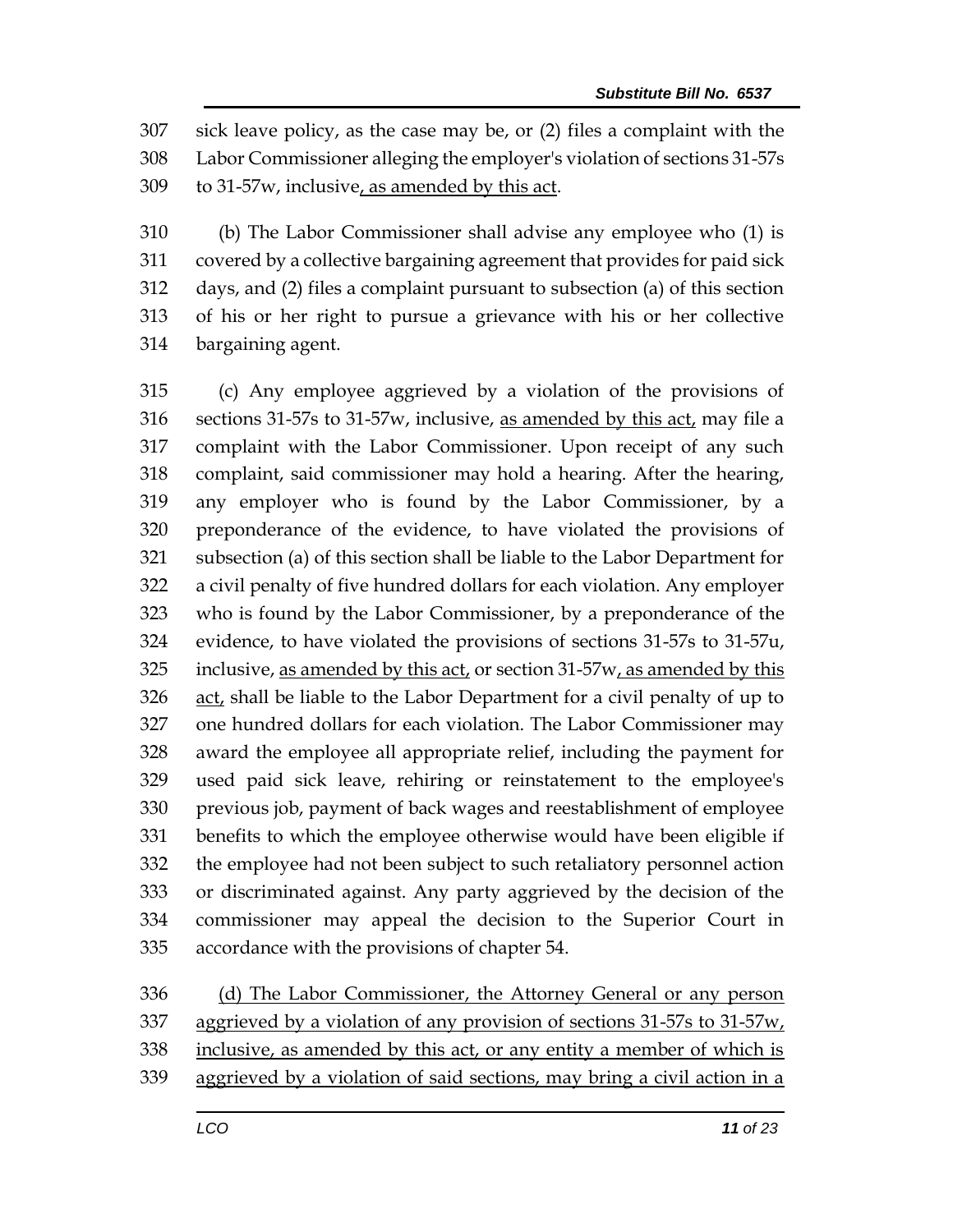court of competent jurisdiction against an employer violating any of 341 said sections. Such action may be brought by a person aggrieved by violation of this section without first filing an administrative complaint. **[**(d)**]** (e) The Labor Commissioner shall administer this section within

available appropriations.

 Sec. 6. Section 31-57w of the general statutes is repealed and the following is substituted in lieu thereof (*Effective July 1, 2021*):

 (a) Each employer subject to the provisions of section 31-57s, as 348 amended by this act, shall, at the time of hiring, provide notice to each **[**service worker**]** employee (1) of the entitlement to sick leave for **[**service workers**]** employees, the amount of sick leave provided to **[**service workers**]** employees and the terms under which sick leave may be used, (2) that retaliation by the employer against the **[**service worker**]** employee for requesting or using sick leave for which the **[**service worker**]** employee is eligible is prohibited, and (3) that the **[**service worker**]** employee has a right to file a complaint with the Labor Commissioner for any violation of this section and of sections 31-57s to 31-57v, inclusive, as amended by this act. Employers **[**may**]** shall comply with the provisions of this section by (A) providing written notice to each individual employee not later than January 1, 2022, or at the time of hire, whichever is later, and (B) displaying a poster in a conspicuous place, accessible to **[**service workers**]** employees, at the employer's place of business that contains the information required by this section in both English and Spanish, except that in cases where the employer does not maintain a physical workplace or an employee teleworks or performs work through a web-based or application-based platform, notification shall be sent via electronic communication or a conspicuous posting on 367 a web-based or application-based platform. The Labor Commissioner **[**may adopt regulations, in accordance with chapter 54, to establish additional requirements concerning the means by which employers shall provide such notice. The Labor Commissioner shall administer this section within available appropriations.**]** shall provide such posters and model written notices to all employers. Employers shall include in the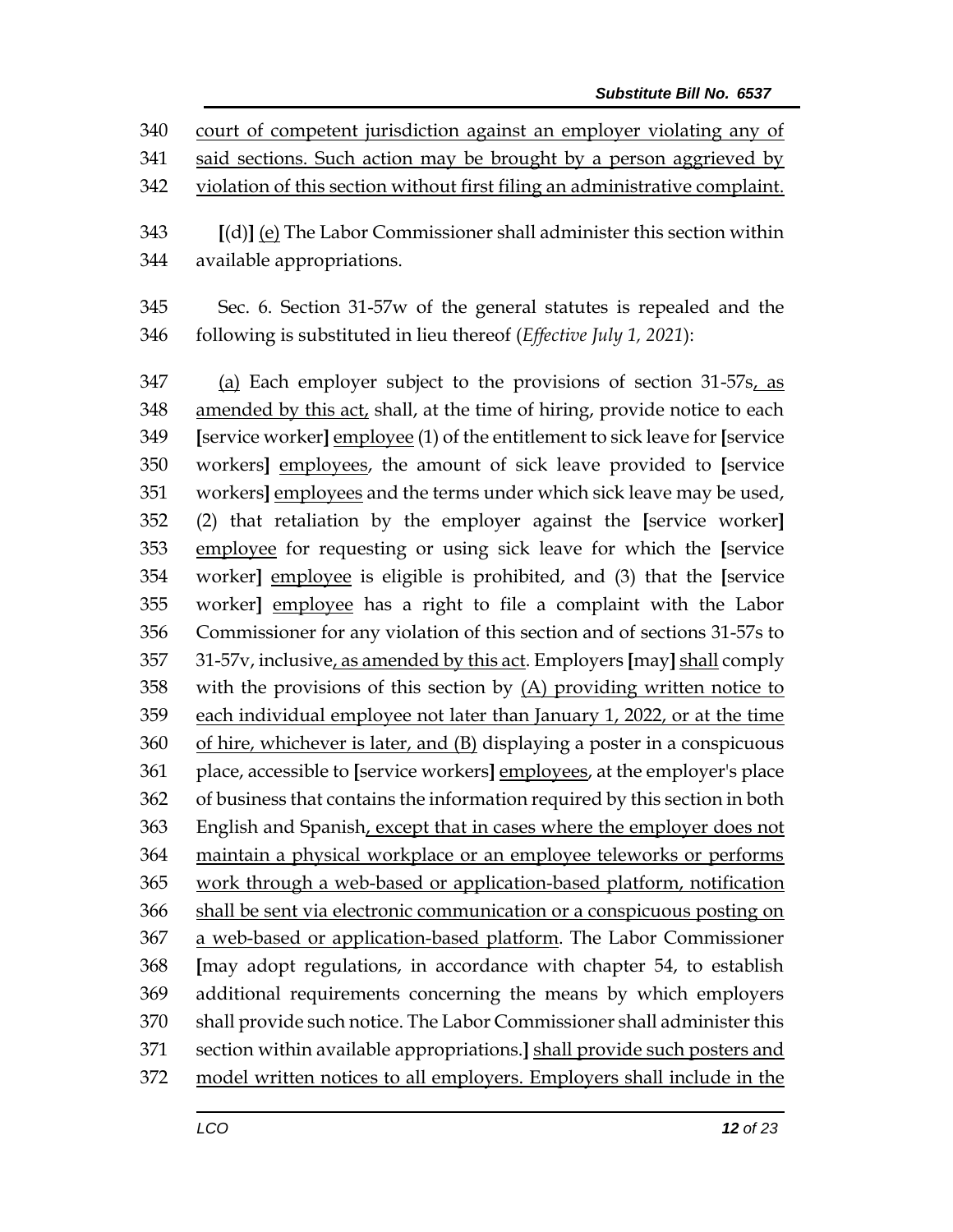record of hours worked, wages earned and deductions required by section 31-13a the number of hours, if any, of paid sick leave accrued or received by the employee and the number of hours of paid sick leave used by the employee in the calendar year.

 (b) Employers shall retain records documenting hours worked by employees and paid sick leave taken by employees for a period of three years and shall allow the Labor Commissioner access to such records, with appropriate notice and at a mutually agreeable time, to monitor compliance with the requirements of this section. When an issue arises as to an employee's entitlement to paid sick leave under this section, if the employer does not maintain or retain adequate records documenting hours worked by the employee and paid sick leave taken by the employee or does not allow reasonable access to such records, it shall be presumed that the employer has violated this section, absent clear and convincing evidence otherwise.

- (c) The Labor Commissioner may coordinate implementation and enforcement of this section and sections 31-57s to 31-57v, inclusive, as
- amended by this act, and shall adopt regulations in accordance with the
- provisions of chapter 54 to implement the provisions of said sections.

 (d) The Labor Commissioner may develop and implement a multilingual outreach program to inform employees, parents and persons who are under the care of a health care provider about the availability of paid sick leave. Such program shall include the distribution of notices and other written materials in English and Spanish and any language that is the first language spoken by not less than five per cent of the state's population to all child care and elder care providers, domestic violence shelters, schools, hospitals, community health centers and other health care providers.

 (e) The Labor Commissioner shall administer this section within available appropriations.

 Sec. 7. (NEW) (*Effective from passage*) As used in this section and sections 8 to 12, inclusive, of this act: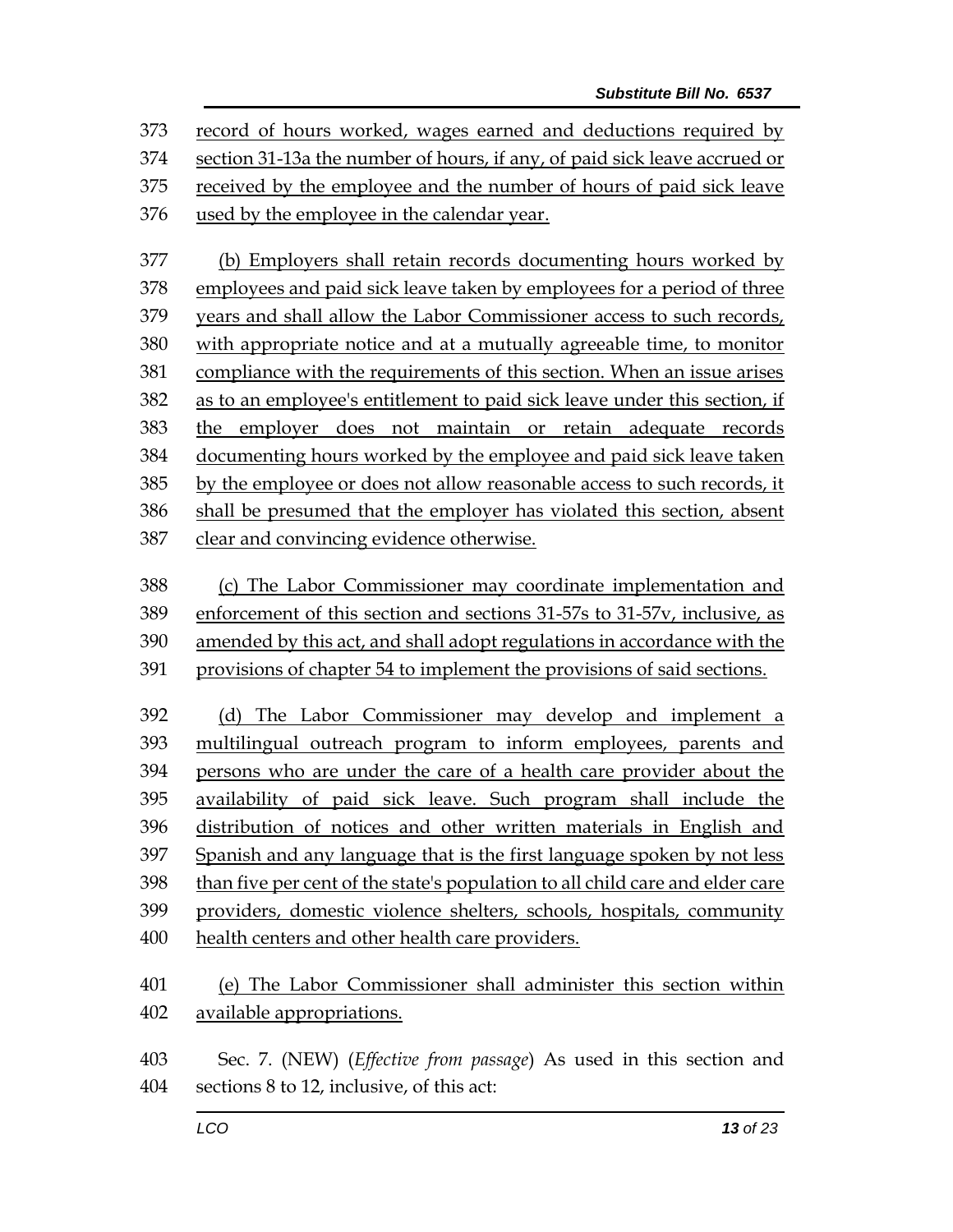(1) "Child" means a biological, adopted or foster child, stepchild, or legal ward, of an employee, or a child of a person standing in loco parentis to an employee, or an individual to whom the employee stood in loco parentis when the individual was a minor child;

 (2) "COVID-19" means the respiratory disease designated by the World Health Organization on February 11, 2020, as coronavirus 2019, and any related mutation thereof recognized by the World Health Organization as a communicable respiratory disease;

 (3) "Employee" means an individual engaged in service to an employer in the business of the employer;

 (4) "Employer" means any person, firm, business, educational institution, nonprofit organization, corporation, limited liability company or other entity, except that the Personal Care Attendant Workforce Council established under section 17b-706a of the general statutes shall act on behalf of the employer of all personal care attendants, as defined in section 17b-706 of the general statutes. "Employer" does not include the federal government;

 (5) "Family member" means (A) the employee's spouse, as defined in section 31-51kk of the general statutes, child, parent, grandparent, grandchild or sibling, whether related to the employee by blood, marriage, adoption or foster care, or (B) an individual related to the employee by blood or affinity whose close association with the employee is the equivalent of those family relationships;

 (6) "Parent" means a biological parent, foster parent, adoptive parent, stepparent, parent-in-law of the employee or legal guardian of an employee or an employee's spouse, an individual standing in loco parentis to an employee, or an individual who stood in loco parentis to the employee when the employee was a minor child; and

 (7) "Retaliatory personnel action" means any termination, suspension, constructive discharge, demotion, unfavorable reassignment, refusal to promote, reduction of hours, disciplinary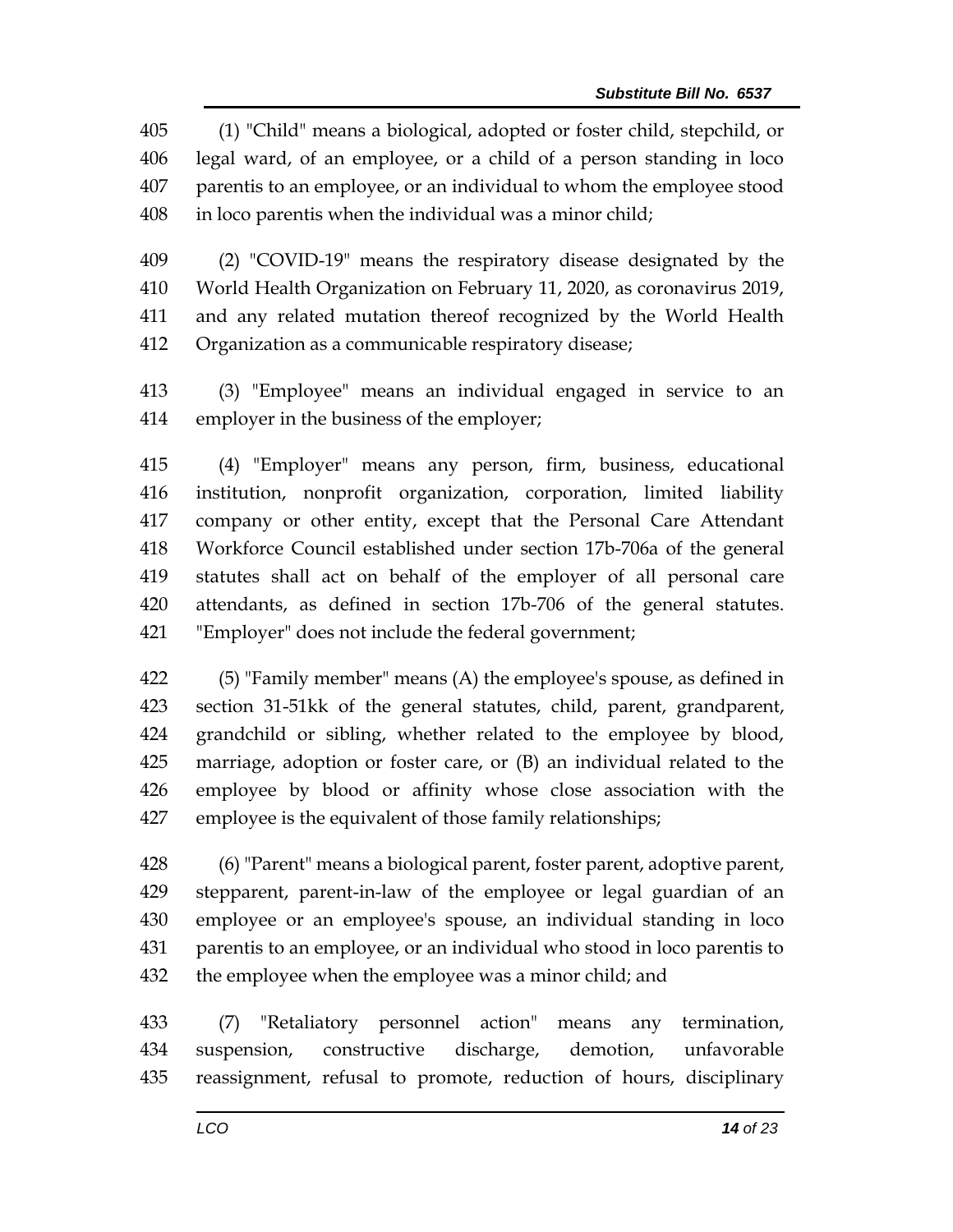action or other adverse employment action taken by an employer against an employee.

 Sec. 8. (NEW) (*Effective from passage*) (a) (1) Each employer shall provide to each of its employees COVID-19 sick leave in addition to any paid sick leave provided by the employer pursuant to section 31-57s of the general statutes, as amended by this act. The COVID-19 sick leave shall be (A) in the amount of eighty hours for each employee who regularly works forty or more hours per week, or (B) equal to the amount of hours the employee is regularly scheduled to work or works in a two-week period, whichever is greater, for each employee who regularly works less than forty hours per week.

 (2) An employee exempt from overtime requirements under 29 USC 213(a)(1), as amended from time to time, shall be assumed to work forty hours per week for purposes of calculating COVID-19 sick leave, unless such employee regularly works less than forty hours per week, in which case the COVID-19 sick leave shall be provided based upon the number of hours regularly worked per week. An employee who regularly works less than forty hours per week, but whose number of work hours varies from week to week, shall be provided COVID-19 sick leave using the average number of hours per week the employee was scheduled to work in the six-month period immediately preceding the date on which the employee utilizes COVID-19 sick leave, including the hours of any leave taken by the employee, except that if the employee did not work over such period, the average shall be the reasonable expectation of the employee, at the time the employee was hired, of the average number of hours per week the employee would be regularly scheduled to work.

 (b) COVID-19 sick leave shall be provided one time to each employee and shall be immediately available for use for any of the purposes described in subsection (c) of this section beginning on the effective date of this section, regardless of how long such employee has been employed by the employer. An employee shall be entitled to use COVID-19 sick leave retroactively starting on March 10, 2020, until four weeks after the expiration of the public health and civil preparedness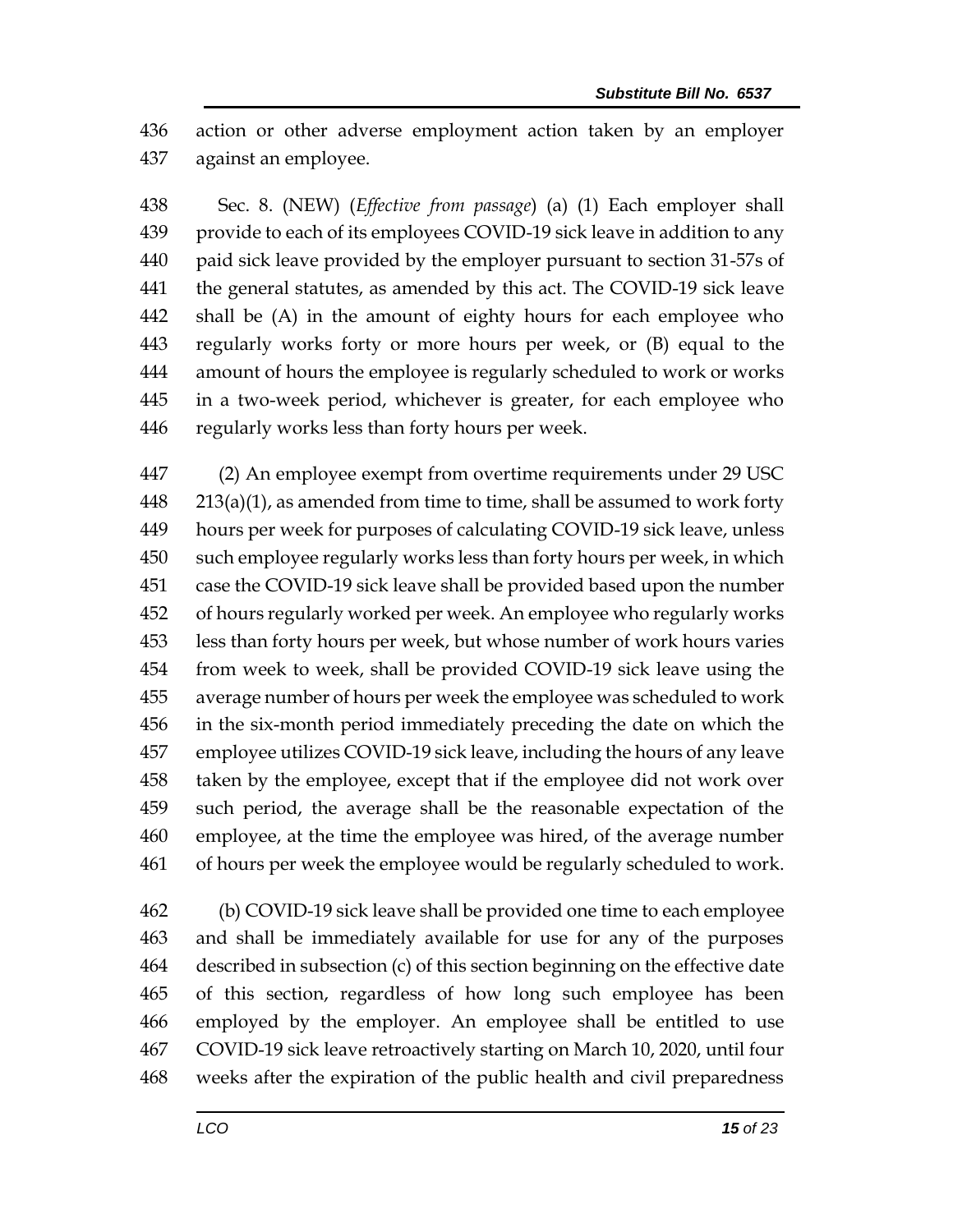emergencies declared by the Governor on March 10, 2020, or any extension of such declarations.

 (c) An employee shall be entitled to take COVID-19 sick leave when the employee is unable to perform the functions of the job of such employee, including through telework, due to any of the following reasons related to COVID-19:

 (1) The employee's need to: (A) Self-isolate and care for oneself because the employee has been diagnosed with COVID-19 or is experiencing symptoms of COVID-19; (B) seek preventive care concerning COVID-19; or (C) seek or obtain medical diagnosis, care or treatment if experiencing symptoms of COVID-19;

 (2) The employee's need to comply with an order or determination to self-isolate, on the basis that the employee's physical presence on the job or in the community would jeopardize the employee's health, the health of other employees or the health of an individual in the employee's household because of: (A) Possible exposure to COVID-19; or (B) the exhibition of symptoms of COVID-19, regardless of whether the employee has been diagnosed with COVID-19;

 (3) The employee's need to care for a family member who is: (A) Self- isolating, seeking preventive care or seeking or obtaining medical diagnosis, care or treatment for the purposes described in subdivision (1) of this subsection; or (B) self-isolating due to an order or determination as described in subdivision (2) of this subsection;

 (4) The employee's inability to work or telework because the employee is: (A) Prohibited from working by the employer due to health concerns related to the potential transmission of COVID-19; or (B) subject to an individual or general local, state or federal quarantine or isolation order, including a shelter-in-place or stay-at-home order, related to COVID-19;

 (5) The employee's need to care for a family member when the care provider of such family member is unavailable due to COVID-19 or if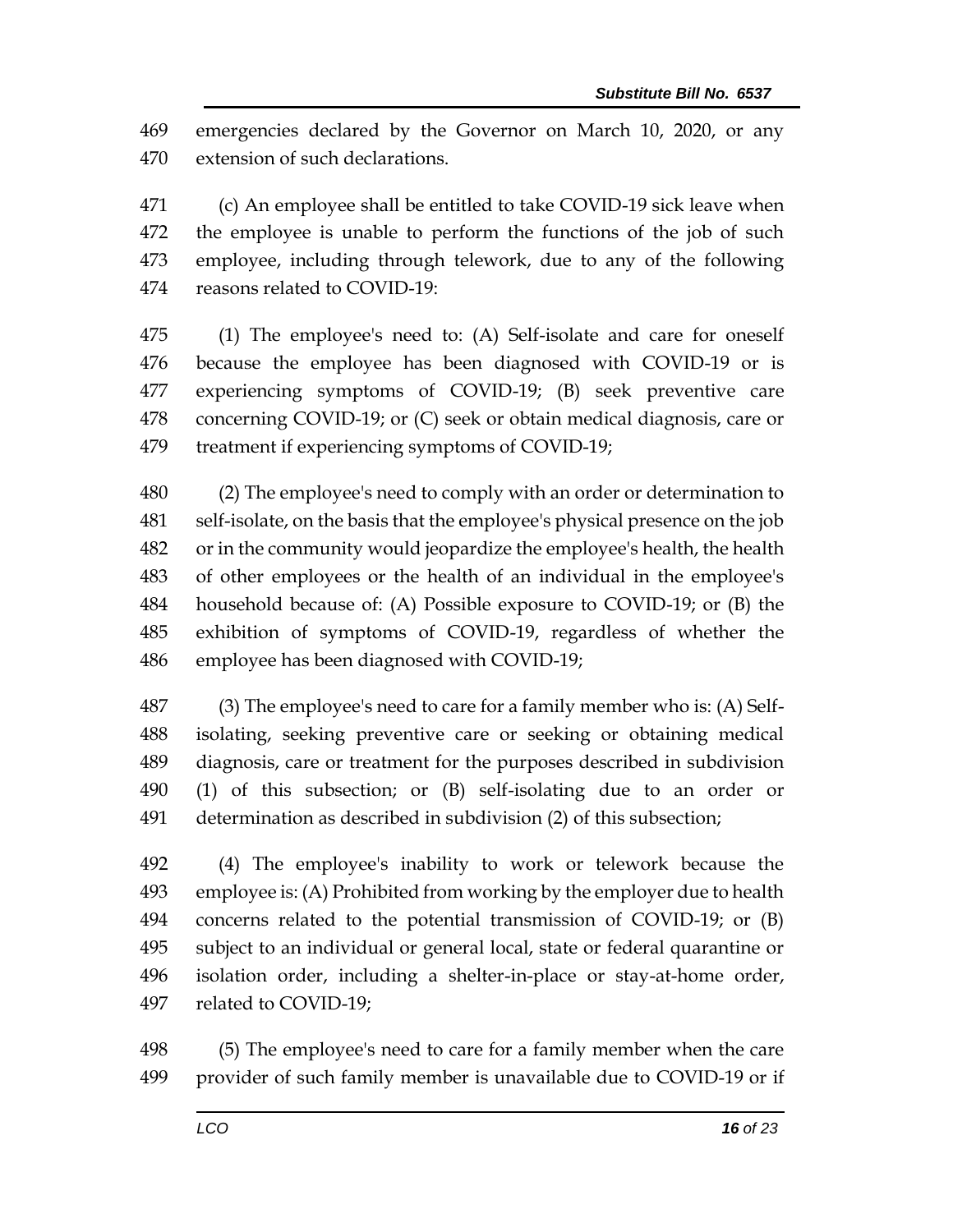the family member's school or place of care has been closed by a local, state or federal public official or at the discretion of the school or place of care, due to COVID-19, including if a school or place of care: (A) Is physically closed but providing virtual learning instruction; (B) requires or makes optional virtual learning instruction; or (C) requires or makes available a hybrid of in-person and virtual learning instruction models; or

 (6) The employee's inability to work because the employee has a health condition that may increase susceptibility to or risk of COVID-19, including, but not limited to, age, heart disease, asthma, lung disease, diabetes, kidney disease or a weakened immune system.

 (d) An order or determination pursuant to subdivision (2) of subsection (c) of this section or subparagraph (B) of subdivision (3) of subsection (c) of this section shall be made by a local, state or federal public official, a health authority having jurisdiction, a health care provider or the employer of the employee or the employee's family member. Such order or determination need not be specific to such employee or family member.

 (e) Each employer shall pay each employee for COVID-19 sick leave at a pay rate equal to the greater of (1) the normal hourly wage for that employee, or (2) the minimum fair wage rate under section 31-58 of the general statutes in effect for the pay period during which the employee used COVID-19 sick leave. For any employee whose hourly wage varies depending on the work performed by the employee, "normal hourly wage" means the average hourly wage of the employee in the pay period prior to the one in which the employee uses COVID-19 sick leave.

 (f) The employee shall provide advance notice to the employer of the need for COVID-19 sick leave as soon as practicable only when the need for COVID-19 sick leave is foreseeable and the employer's place of business has not been closed.

 (g) Notwithstanding any provision of sections 7 to 12, inclusive, of this act, no documentation from an employee shall be required by an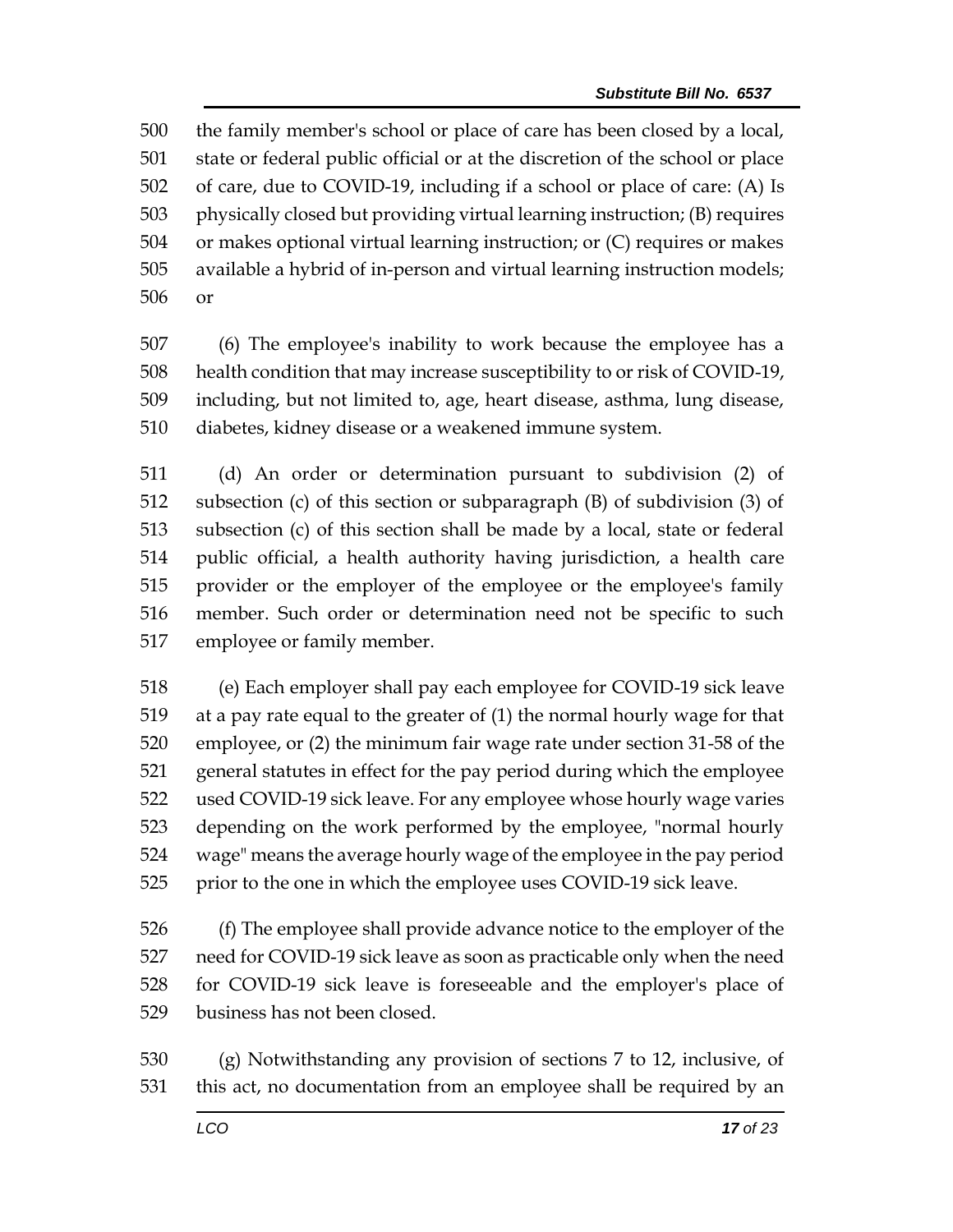employer for COVID-19 sick leave.

 (h) If an employee is transferred to a separate division, entity or location, but remains employed by the same employer, the employee shall retain and be entitled to use all COVID-19 sick leave the employee accrued or received in accordance with the provisions of sections 20 to 25, inclusive, of this act, at the prior division, entity or location. If a different employer succeeds or takes the place of an existing employer, each employee of the original employer who remains employed by the successor employer shall retain and be entitled to use all COVID-19 sick leave the employee accrued or received in accordance with the provisions of sections 20 to 25, inclusive, of this act, while employed by the original employer.

 (i) An employer shall not require, as a condition of an employee's taking COVID-19 sick leave, that the employee search for or find a replacement worker to cover the hours during which the employee is using COVID-19 sick leave.

 Sec. 9. (NEW) (*Effective from passage*) (a) Nothing in sections 7 to 12, inclusive, of this act shall be construed to: (1) Discourage or prohibit an employer from the adoption or retention of a COVID-19 sick leave, paid sick leave or other paid leave policy more generous than the one required pursuant to section 8 of this act, including providing more leave than required under said section; (2) diminish any rights provided to any employee under a collective bargaining agreement; or (3) prohibit an employer from establishing a policy whereby an employee may donate unused COVID-19 sick leave to another employee.

 (b) An employee may first use the COVID-19 sick leave provided under section 8 of this act prior to using sick leave under section 31-57t of the general statutes, as amended by this act. An employer may not require an employee to use other paid leave provided by the employer to the employee before the employee uses the COVID-19 sick leave.

 Sec. 10. (NEW) (*Effective from passage*) (a) It shall be unlawful for an employer or any other person to interfere with, restrain or deny the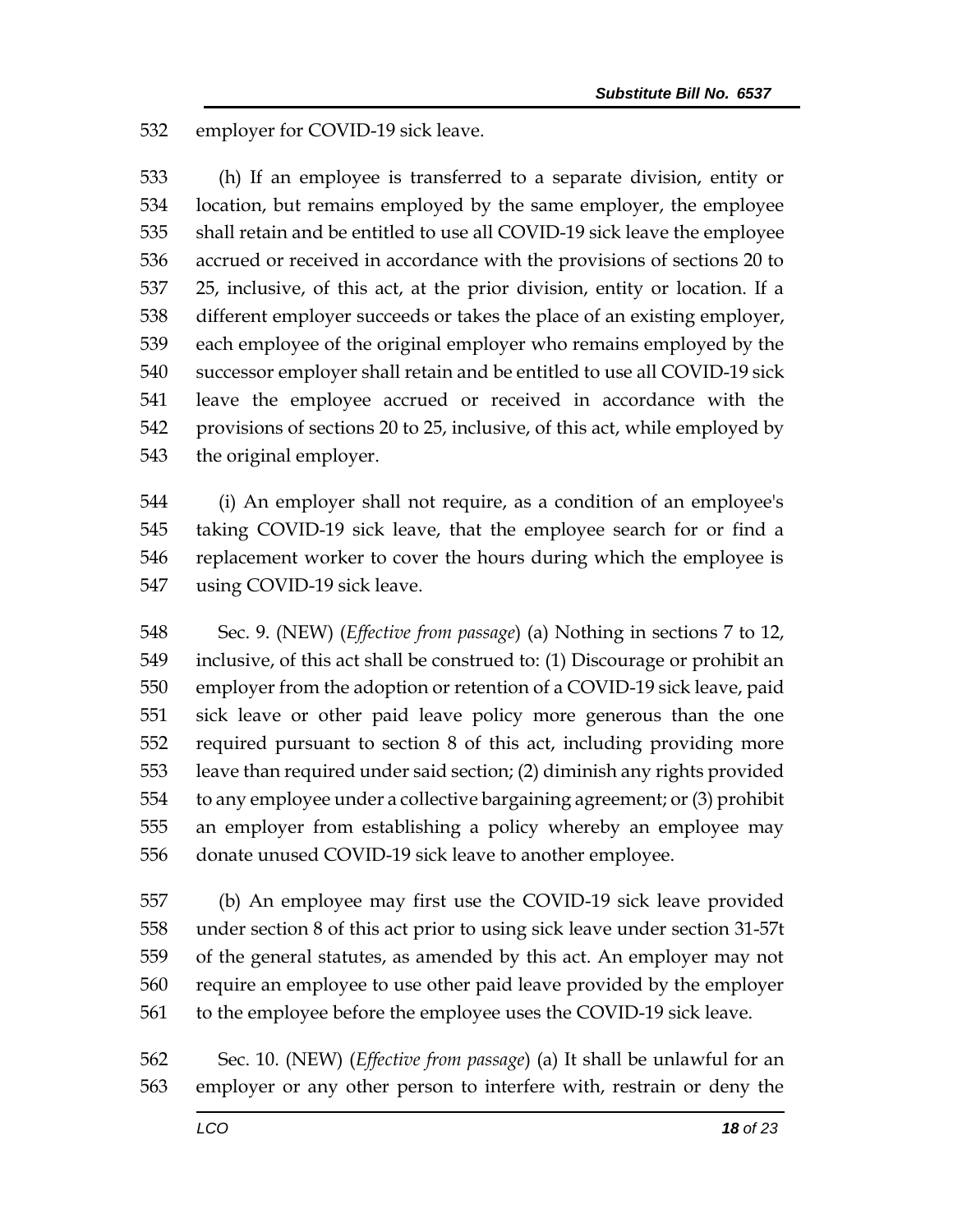exercise of, or the attempt to exercise, any right protected under sections 7 to 12, inclusive, of this act. No employer shall take retaliatory personnel action or discriminate against an employee because the employee (1) requests or uses COVID-19 sick leave in accordance with the provisions of sections 7 to 12, inclusive, of this act, or (2) files a complaint with the Labor Commissioner alleging the employer's violation of any provision of said sections.

 (b) The Labor Commissioner shall advise any employee who (1) is covered by a collective bargaining agreement that provides for COVID- 19 sick leave, and (2) files a complaint pursuant to subsection (a) of this section of the employee's right to pursue a grievance with his or her collective bargaining agent.

 (c) Any employee aggrieved by a violation of any provision of sections 7 to 12, inclusive, of this act, may file a complaint with the Labor Commissioner. Upon receipt of any such complaint, the Labor Commissioner may hold a hearing. After the hearing, any employer who is found by the Labor Commissioner, by a preponderance of the evidence, to have violated any provision of this section shall be liable to the Labor Department for a civil penalty in an amount consistent with the penalties provided in section 31-57v of the general statutes, as amended by this act. The Labor Commissioner may award the employee appropriate relief consistent with the provisions of section 31-57v of the general statutes, as amended by this act. Any party aggrieved by the decision of the Labor Commissioner may appeal the decision to the Superior Court in accordance with the provisions of section 4-183 of the general statutes.

 (d) Any person aggrieved by a violation of any provision of sections 7 to 12, inclusive, of this act, the Labor Commissioner, the Attorney General or any entity a member of which is aggrieved by a violation of any provision of sections 7 to 12, inclusive, of this act, may bring a civil action in a court of competent jurisdiction against the employer violating said sections. Such action may be brought by a person aggrieved by a violation of this section without first filing an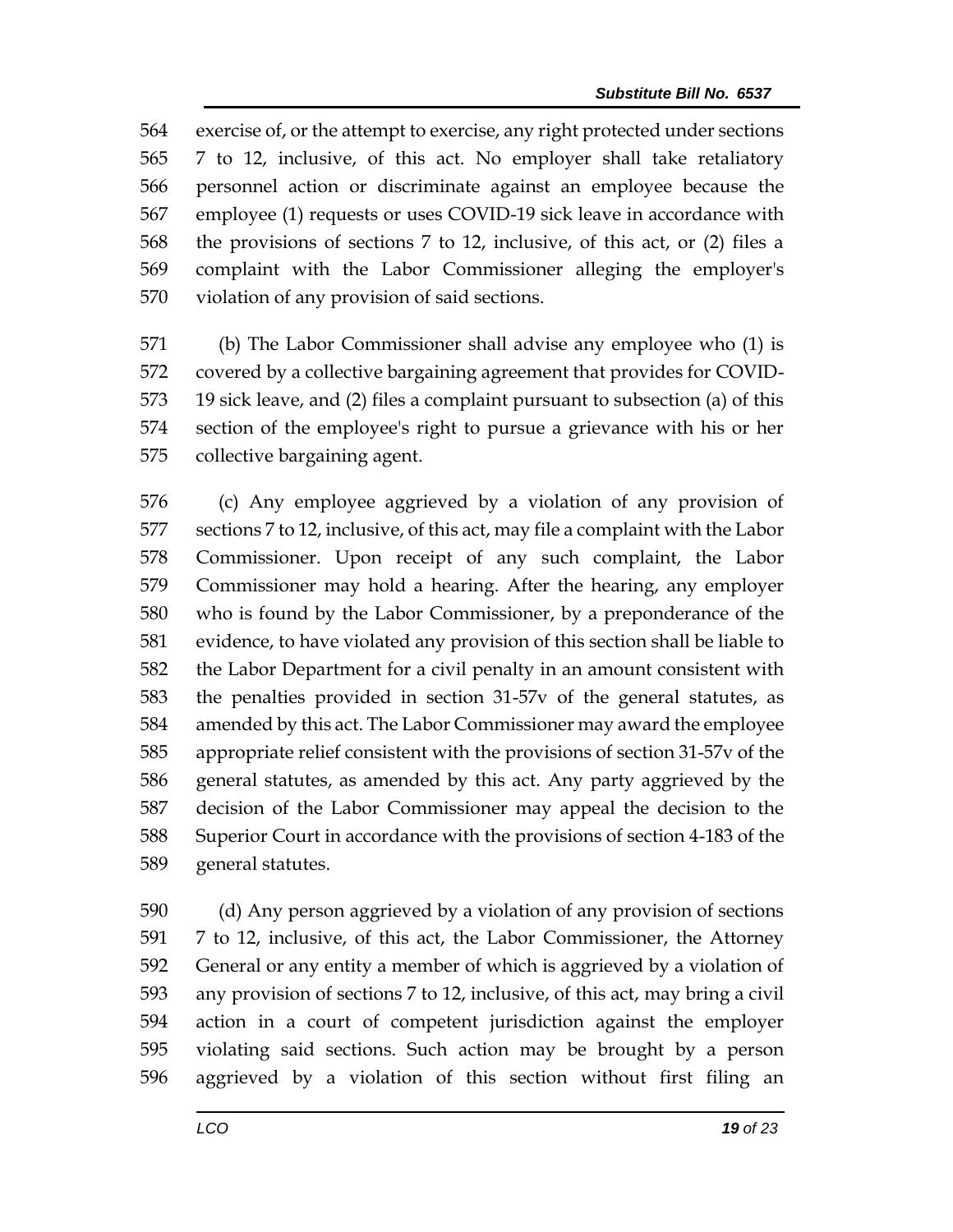administrative complaint.

 (e) The Labor Commissioner shall administer this section within available appropriations.

 Sec. 11. (NEW) (*Effective from passage*) (a) Each employer subject to the provisions of sections 7 to 12, inclusive, of this act shall, at the time of hiring or not later than fourteen days after the effective date of this section, whichever is later, provide written notice to each employee (1) of the entitlement to COVID-19 sick leave, the amount of COVID-19 sick leave provided and the terms under which COVID-19 sick leave may be used, (2) that retaliatory personnel actions by the employer are prohibited, and (3) of the right to file a complaint with the Labor Commissioner or file a civil action for any violation of sections 7 to 12, inclusive, of this act. Each employer shall also display a poster in a conspicuous place, accessible to employees, at the employer's place of business that contains the information required by this section in both English and Spanish provided in cases where the employer does not maintain a physical workplace, or an employee teleworks or performs work through a web-based or application-based platform, notification shall be sent via electronic communication or a conspicuous posting in the web-based or application-based platform. The Labor Commissioner shall provide such posters and model written notices to all employers. Additionally, employers shall include in the record of hours worked, wages earned and deductions required by section 31-13a of the general statutes, the number of hours, if any, of COVID-19 sick leave received by each employee, as well as any use of COVID-19 sick leave in the calendar year.

 (b) Employers shall retain records documenting hours worked by employees and COVID-19 sick leave taken by employees, for a period of three years, and shall allow the Labor Commissioner access to such records, with appropriate notice and at a mutually agreeable time, to monitor compliance with the requirements of this section. When an issue arises as to an employee's entitlement to COVID-19 sick leave under this section, if the employer does not maintain or retain adequate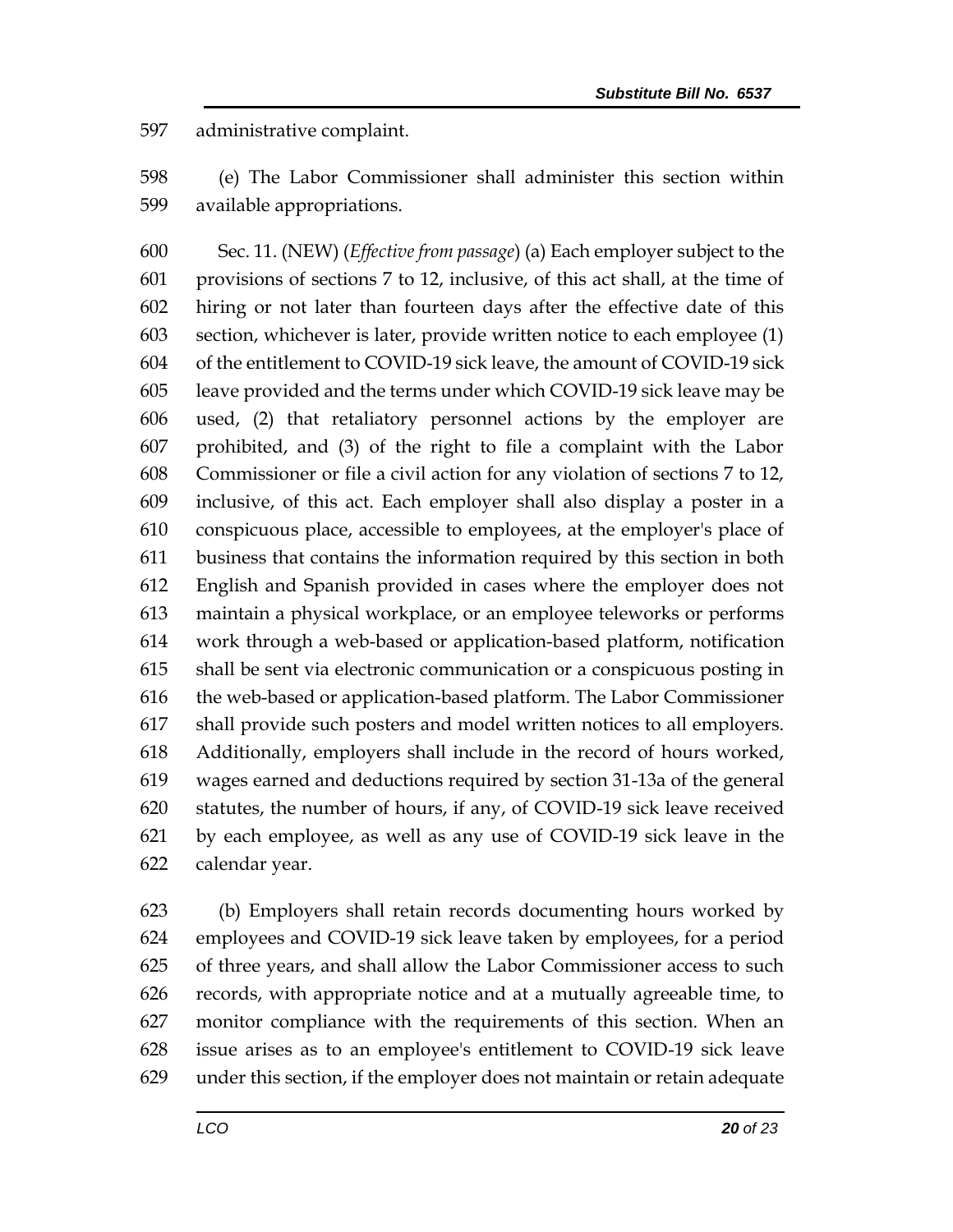records documenting hours worked by the employee and COVID-19 sick leave taken by the employee, or does not allow reasonable access to such records, it shall be presumed that the employer has violated this section absent clear and convincing evidence otherwise.

 (c) The Labor Commissioner may coordinate implementation and enforcement of sections 7 to 12, inclusive, of this act and shall adopt regulations, in accordance with the provisions of chapter 54 of the general statutes, for such purposes.

 (d) The Labor Commissioner may develop and implement a multilingual outreach program to inform employees, parents and persons who are under the care of a health care provider about the availability of COVID-19 sick leave. This program may include the development of notices and other written materials in English and in other languages. The Labor Commissioner shall administer this section within available appropriations.

 Sec. 12. (NEW) (*Effective from passage*) Unless required by law, an employer shall not require disclosure of the details of an employee's or an employee's family member's health information as a condition for providing COVID-19 sick leave under sections 7 to 12, inclusive, of this act. If an employer possesses health information about an employee or an employee's family member, such information shall be treated as confidential and not disclosed except to such employee or with the permission of such employee.

 Sec. 13. Subsection (a) of section 31-397 of the general statutes is repealed and the following is substituted in lieu thereof (*Effective October 1, 2021*):

 (a) The Labor Commissioner, in consultation with the Commissioner of Public Health, shall encourage the development of occupational health clinics by making grants-in-aid to public and nonprofit organizations. Such grants-in-aid shall be used to facilitate the development and operation of such clinics, including, but not limited to, preproject development, site acquisition, development, improvement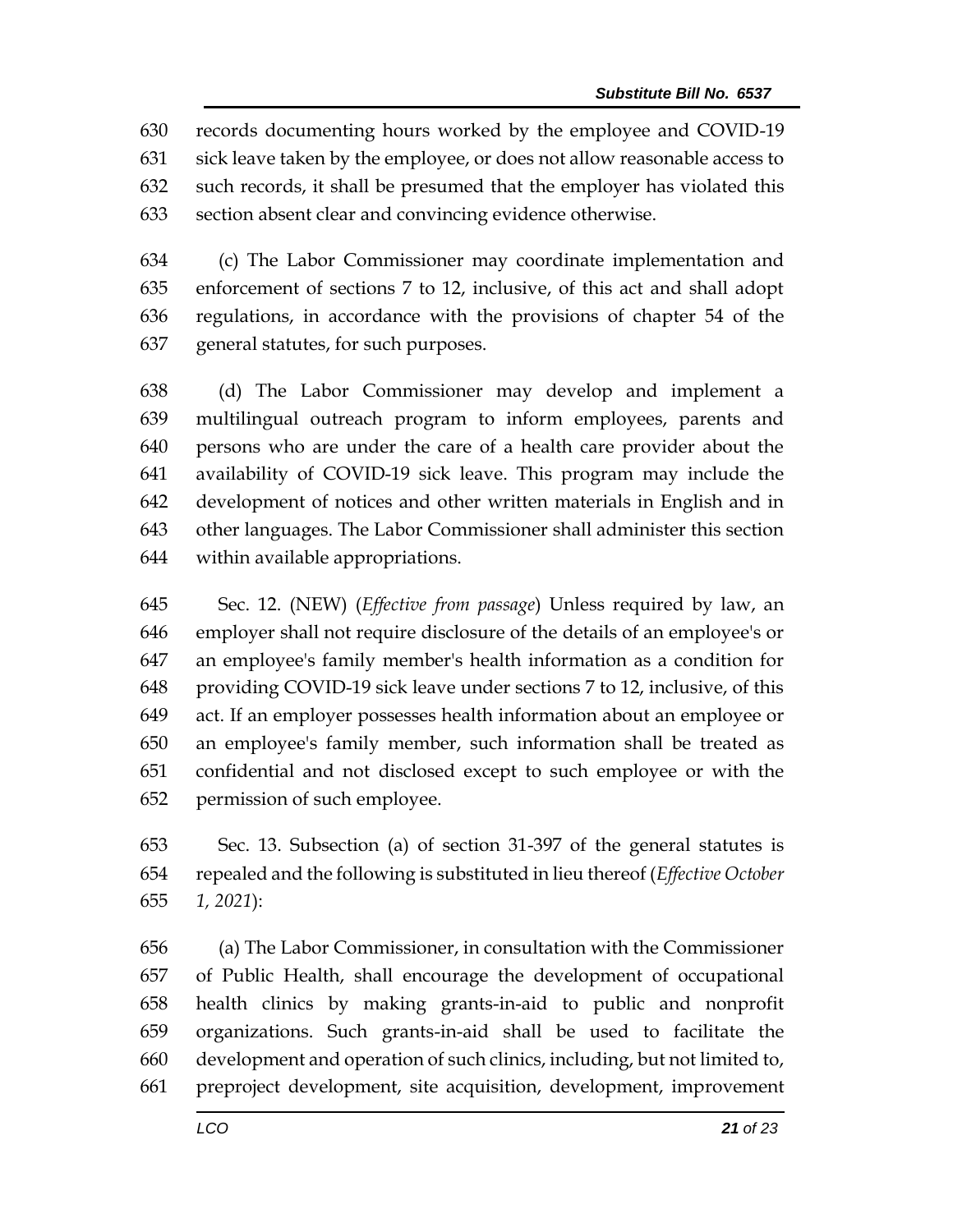and operating expenses. Such grants-in-aid may be used for activities involved in occupational disease evaluation, treatment and prevention, particularly when such activities are not compensated by other sources. Priority for such grants-in-aid may be given to organizations providing services for working age populations, including, but not limited to, migrant and contingent workers, where health disparities or work structure interfere with the provision of occupational health care services. Such grants-in-aid shall not be used to compensate any occupational health clinic for any activities that utilize commercial services or involve grants or contracts received from an outside party. The commissioner shall consult with the Occupational Health Clinics Advisory Board prior to making any such grant. For purposes of this subsection, "contingent worker" means an individual whose employment is of a temporary and sporadic nature and may include, but not be limited to, (1) an agricultural worker, (2) an independent contractor, as defined in section 36a-485, or **[**a day or temporary worker, as defined in section 31-57r**]** (3) an individual who performs work for another on (A) a per diem basis, or (B) an occasional or irregular basis for only the time required to complete such work, whether such individual is paid by the person for whom such work is performed or by an employment agency or temporary help service, as defined in section 31-129.

This act shall take effect as follows and shall amend the following sections: Section 1 *July 1, 2021* 31-57r Sec. 2 *July 1, 2021* 31-57s Sec. 3 *July 1, 2021* 31-57t Sec. 4 *July 1, 2021* 31-57u Sec. 5 *July 1, 2021* 31-57v Sec. 6 *July 1, 2021* 31-57w Sec. 7 *from passage* New section Sec. 8 *from passage* New section Sec. 9 *from passage* New section Sec. 10 *from passage* New section Sec. 11 *from passage* New section